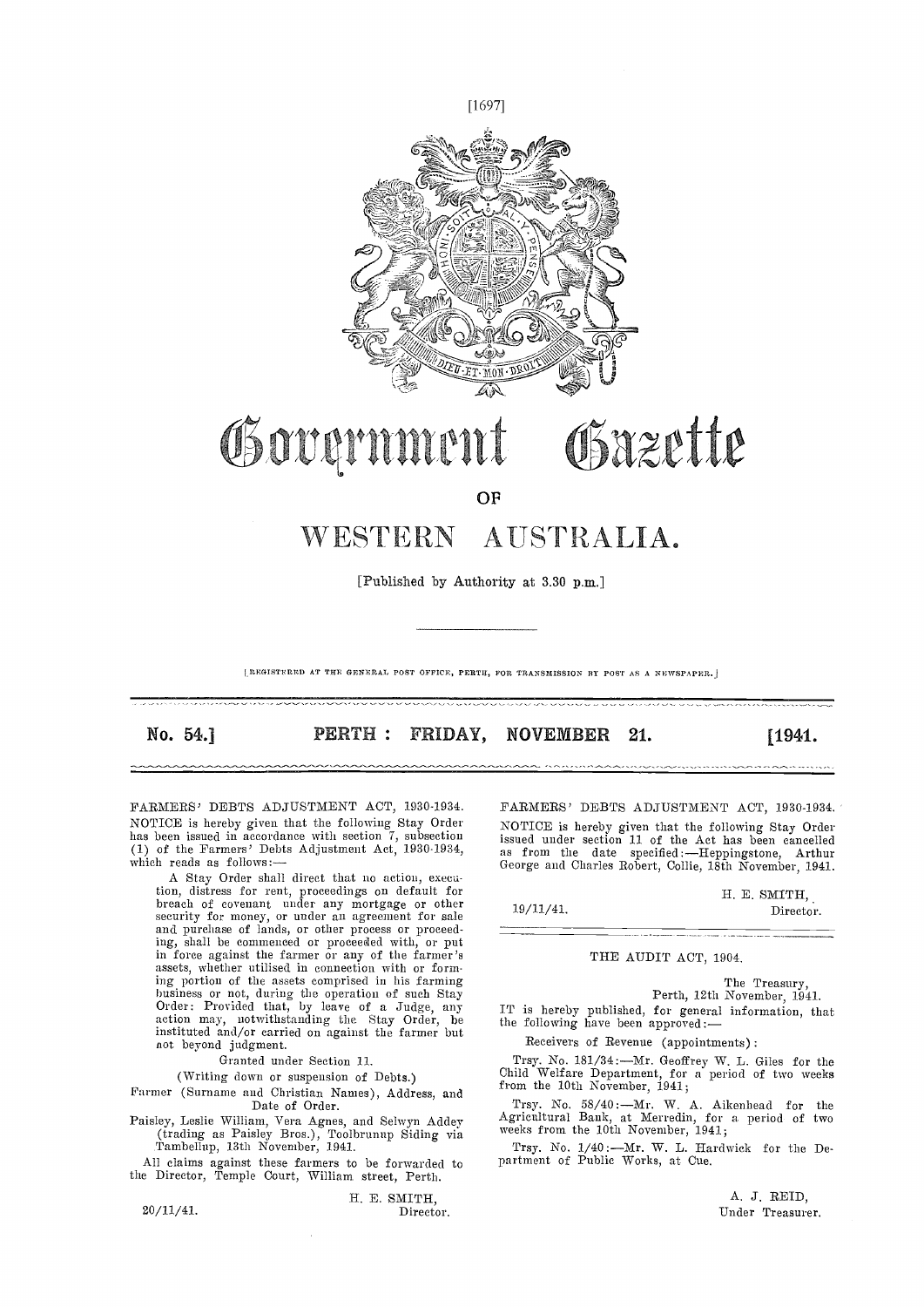# INDUSTRIES ASSISTANCE ACT, 1915-1940.

Perth, 20th November, 1941.

HIS Excellency the Lieutenant-Governor in Council, acting pursuant to section 29 of the Industries Assistance Act, 1915-1940, has been pleased to amend the regulations made under the said Act and published in the *Governme* 

A. J. REID,<br>Under Treasurer.

#### Schedule.

The regulations made under the Industries Assistance Act, 1915-1940, as published<br>in the *Government Gazette* on the 23rd day of April, 1915, and as amended by notice<br>published in the *Government Gazette* on the 5th day of

8. (1) This regulation is made for the purposes of subsection (6) of section 14 of the Industries Assistance Act, 1915-1940, and shall apply only in respect of advances made out of or commodities supplied with moneys loane (No. 71 of 1940), after the commencement of the said subsection (6) ot section 14 a foresaid.

The said advances shall be made or the said commodities shall be supplied under the provisions of the Industries Assistance Act, 1915-1940, by the Commissioners<br>of the Agricultural Bank of Western Australia for the purpose of drought relief out<br>of the moneys loaned to the State by the Commonweal to the said Conunissioners hr the Govcrmnent of the State.

(3) The advances made or the moneys owing for the commodities supplied shall be repayable to the said Commissioners in the following manner: (a) Where the Commissioners are of the opinion that the proceeds derived

- by the borrower from the sale of Ins crops or wool or other sources of income arising out of the agricultural farming, grazing, or other operations carried on by him during the 1941-1942 season on any land,<br>his estate and interest wherein is, by virtue of section 15 of the Act,<br>charged with the repayment of the said advances or moneys aforesaid,<br>are suffici leave a balance sufficient to enable the borrower to carry on all or any of the said operations during the 1942-1943 season, the Commissioners may require the borrower to repay to the Commissioners in full the advances or moneys aforesaid out of the said proceeds, and the borrower shall be liable to make such repayment forthwith upon the Commissioners making a demand for the same.
- (b) Where the Commissioners are of the opinion that the proceeds referred to in subparagraph (a) hereof are not sufficient to repay in full the advances or moneys aforesaid and still leave a balance sufficient to enable the borrower to carry on Ins said operations during the 1942-1943 seasou, the Commissioners may, if they think fit-
	- (i) allow the repayment of the advances or moneys aforesaid to be deferred wholly or in part until the proceeds derived by the borrower from his said operations in the subsequent year or years are sufficient to repay the
	- fund the advances or moneys aforesaid wholly or in part and allow the borrower to repay the funded advances or moneys<br>aforesaid by annual instalments spread over a period to be fixed by the Commissioners but not exceeding seven years.<br>Provided that—

(a) in eases where the advances or moneys aforesaid are funded as aforesaid and become repayable by annual instalments over a period of years as hereinbefore provided for, the Commissioners may require the borrower to execute in their favour a mortgage of his lands and a bill of sale over his stock and plant to secure the repayment of the advances or moneys afore-<br>said by the said instalments; and<br>(b) in cases where the Commissioners merely allow the re-

(b) in cases where the Commissioners merely allow the re-<br>payment of the advances or moneys aforesaid to be deferred and do not fund the same, section 15 of the Act shall continue to apply and have effect to secure the repayment in frill of the advances or moneys aforesaid.

(c) Where the proceeds referred to in subparagraph (a) hereof are sufficient to repay iii full the advances or moneys aforesaid but are not sufficient still to leave a balance sufficient to enable the borrower to carry on his said operations during the ensuing season or seasons, the Commissioners may from year to year, as often as they are satisfied is necessary, repay in full the advances or moneys aforesaid out of the proceeds derived by the borrower from his said operations and simultaneously readvance moneys or again supply commodities to the borrower under and in accordance with this regulation, and this regulation shall apply as if the moneys readvaneed or the commodities again supplied were advances originally made or commodities originally supplied.

Provided that no such readvances shall be made or no such commodities shall again be supplied to the same borrower after the expiration of the period of seven years computed from the first day of April, 1941.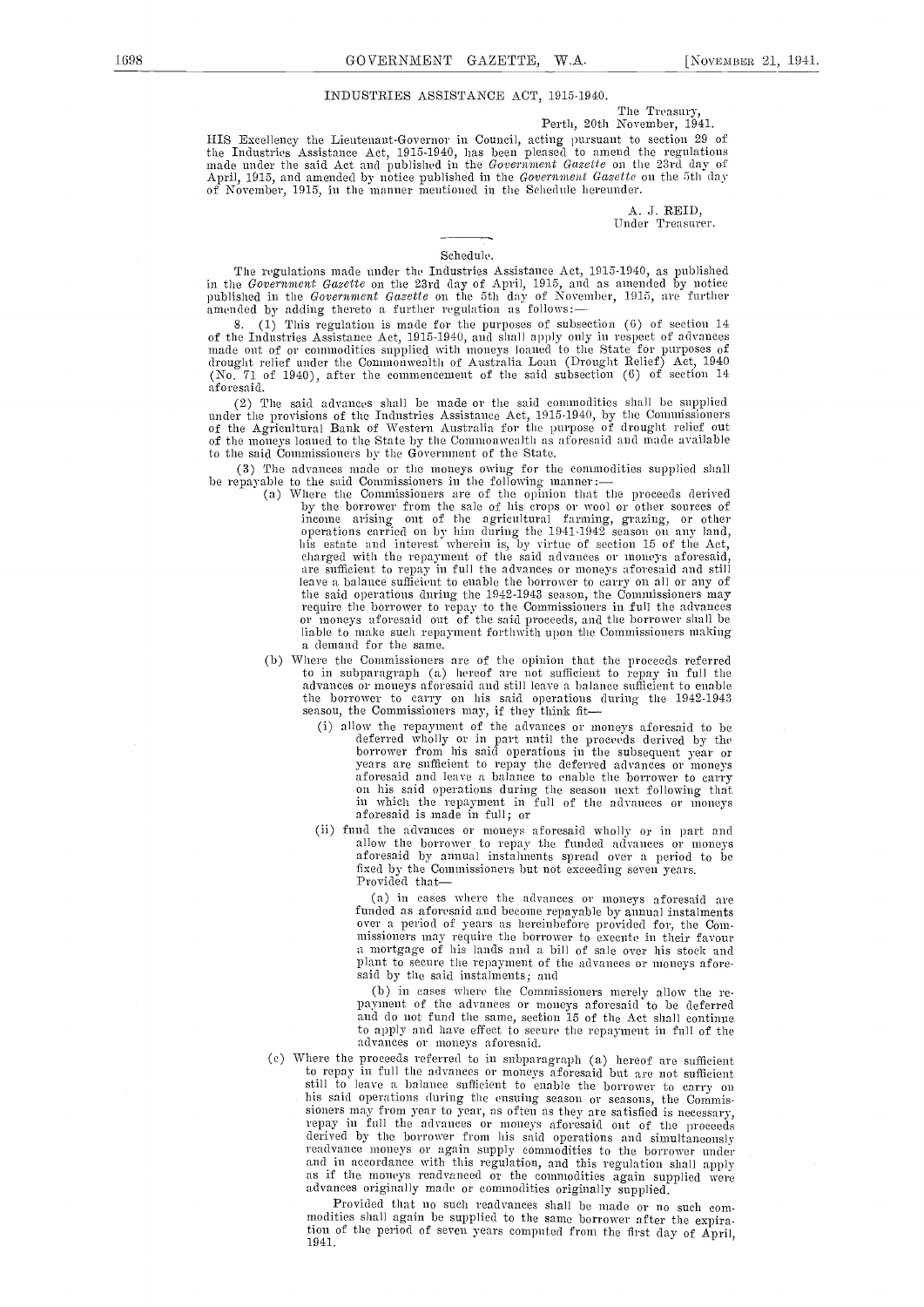$(4)$  When for the purposes of paragraph  $(3)$  of this regulation the Commissioners are considering whether or not, after repayment in full of the advances or moneys owing by the borrower, the balance of the proceeds deri ensuing season, interest owing to creditors of the borrower other than the Commissioners, and payments in respect of machinery or plant owing by the borrower to persons other than the Conunissioners, shall not be taken into account as being expenses incidental to the carrying on of his said operations by the borrower.

(5) Notwithstanding anything to the contrary contained in the Act and in compliance with subsection (6) of section 14 of the Act, in relation to any advances or moneys aforesaid to which this regulation applies, where the applicant or with any creditor of an applicant for the waiver or postponement of any charge arising under the Act wholly or in part or to any basis or method of application or division of the proceeds of the realisation of any property of an applicant the subject of any such charge.

(6) The rate of interest which shall be charged in respect of advances or other moneys aforesaid to which this regulation applies shall be the same rate as that payable by the State to the Commonwealth of Australia in resp said Commonwealth to the State and made available by the State to the Commissioners for the purpose of enabling them to make such advances or to supply commodities to applicants under this regulation.

Provided that advances made and moneys owing for commodities supplied shall he free of interest during the period ending on the 31st day of March, 1942, but as from the 1st day of April, 1941, shall bear interest at the rate aforesaid.

Advances may be made or commodities may he supplied under this regulation during thi period of seven years commencing on the 1st day of April, 1941, but not thereafter.

# VACANCIES IN THE PUBLIC SERVICE.

| Department.                                                                  | Position.                                                                                                                                 | Salary.                            | Date<br>Returnable.            |
|------------------------------------------------------------------------------|-------------------------------------------------------------------------------------------------------------------------------------------|------------------------------------|--------------------------------|
| Public Works<br>$\cdots$<br>$\cdots$<br>Do.<br>(Local Government)<br>Branch) | Draftswomen $(2)$ (Items $1133/1134$ )<br>$\ddotsc$<br>$\cdots$<br>Auditor and Inspector (Item 975)<br>$\dddotsc$<br>$\cdots$<br>$\cdots$ | £170–£200<br>Class 5.<br>£414—£438 | 1941.<br>22nd November.<br>do. |
| Chief Secretary's<br>$\cdots$<br>$\cdots$                                    | Clerk, Registrar General's Office (Item 801)<br>$\cdots$                                                                                  | Class 10.<br>£279—£288             | 29th November.                 |
| Public Works<br>$\cdots$<br>$\cdots$                                         | Managing Clerk, Kalgoorlie (Item 1045)<br>$\cdots$<br>$\cdots$                                                                            | Class 5.<br>£414 $-$ £438          | do.                            |

Applications are called under section 38 of the Public Service Act, 1904, and are to be addressed to the Public Service Commissioner and should be made on the prescribed form, obtainable from the offices of the various Per Departments.

GEO. W. SIMPSON, Public Service Commissioner.

#### THE NATIVE ADMINISTRATION ACT, 1905-1940.

Department of Native Affairs, Perth, 14th November, 1941.

IT is hereby notified, for public information, that Edw'ard Hayden, of Kellerberrin, in Western Australia, being a quadroon over twenty-one years of age, has made application under section 3 of the Native Administration Act, 1905-1941, to be classed as a native under<br>the said Act, that the Hon. Minister for the Norththe said Act, that the Hon. Minister for the North-<br>West, as the Minister charged with the administration<br>of the said Act, has consented to the said application, and that the said Edward Hayden is now classed as<br>a native u

> F. I. BRAY, Commissioner of Native Affairs.

# NATIVE ADMINISTRATION ACT, 1905-1941.

# Regulation 136.

Department of Native Affairs, D.N.A. 170/38. Perth, 13th November, 194]. PURSUANT to Native Administration Regulation 136 it is hereby notified, for general information, that the Honourable the Minister controlling the Department of regulation to Miss Monate Controlline Mackintosh as a regulation to Miss Mona Gwendoline Mackintosh as a metal of Church of Church Mission, Norseman, from the 5th January, 1942, to the 30th June, 1942.

> F. I. BRAY, Commissioner of Native Affairs.

# GOVERNMENT LAND SALES.

THE undermentioned allotments of land will be offered for sale at public auction on the dates and at the places specified below, under the provisions of the Land

#### LEONORA.

- 9th December, 1941, at 2 p.m., at the Mining Regis-
	- Leonora-Town 7741, 15p., £12 10s.; 778, 1r., £12.

#### BUSSELTON.

10th December, 1941, at 3 p.m., at the Court House-:Witchcliffe-Town 40, 39.1p.,  $£12$  10s.

#### **COLLIE**

10th December, 1941, at 11 a.m., at the Court House-#Collie-Town 1318, 1r., £12 10s.

#### GERALDTON.

10th December, 1941, at 3.15 p.m., at the District Lands

:Carnamah\_\*68, 8a., £24. #Geraldton-\*1179, 18a. 3r. 5p., £35.

# NORTHAM.

11th December, 1941, at 11.30 a.m., at the District Lands Office-

#Cadoux-\*37, 4a. 3r. 25p., £10.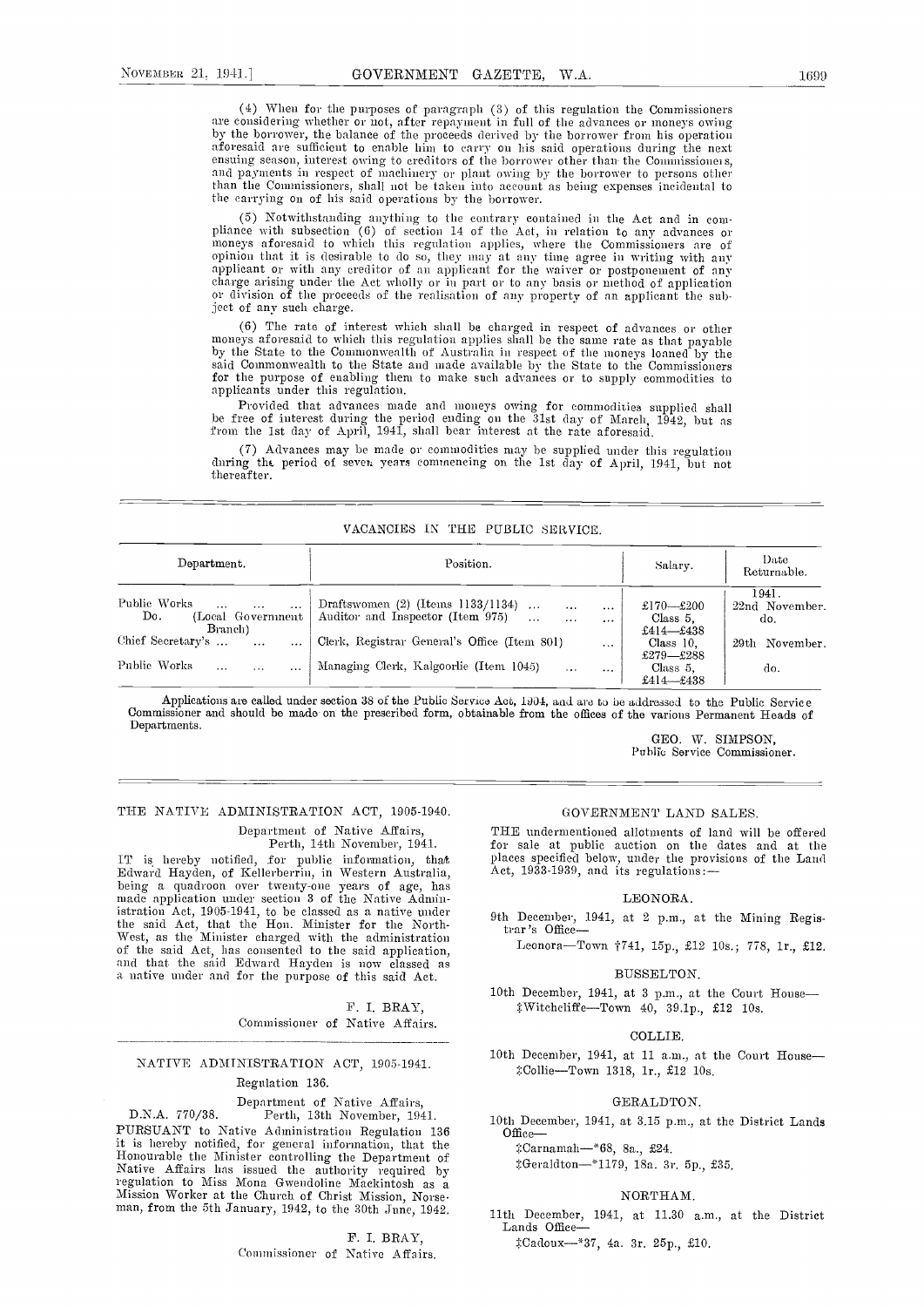## PERTH.

12th December, 1941, at 11 am., at the Department of Lands and Surveys-

(Bassendean-Penzance street)  $$$ <sup>1</sup>Swan Location<br>4615, 1a., £20.

lSerpeatiae-Town 25, 2r., £10.

"Suburban lot for cultivation.

tSubject to leasehold conditions only and that the lessee shall not be entitled to convert the lot to fee simple at any future date.

TIie provisions of clause 22 of the regulations for the sale or leasing of Town and Suburban lands at auction shall not apply at the sale of these lots.

All improvements on the land offered for sale are the property of the Crown and shall be paid for as the Minister may direct, whose valuation shall be final and areas scheduled hereunder are available for selection binding on the purchaser.

Plans and further particulars of these sales may be regularized at this Office. Land sold to a depth of 200 visio feet below the natural surface, except in mining districts, where it is granted to a depth of 40 feet or 20 Office feet only.

# G. L. NEEDHAM, Under Secretary for Lands.

#### FORFEITURES.

section 23 of the Land Act, 1933-1939, for non-payment of rent or other reasons:-

Name, Lease No., District, Reason, Corres. No., Plan No.

Ashmore, A. H.; 39754/50; Wihlinme 12794; £14 2s. 20.;  $5597/22\,;\ \ 378\mathrm{D}/40,\ \mathrm{B}4.$ 

Ashmore, A. H.; 16312/68; Williams 12793; £35 0s. 2d.; 5598/22; 378D/40, B4.

Ashmore, A. H.; 12457/68; Williams 2649 and 2650; £76  $\sqrt{7}$ s. 4d.; 1074/20; 378D/40, B4.

Ashmore, A. H.; 12333/68; Williams 12099; £51.8s. 6d.; 8945/19; 378D/40, B4.

Ashmnore, A. H.; 12334/68; Williams 7914, 7915, 12117; £24 15s. 20.; 386/20; 378D/40, B4.

Bourman, G. W.; 3117/3271; Kalgoorlie 1157; aban- doned; 5144/00; Kaigoorhie, Sheet 1.

Harris, F. M.; 36633/55; Avon 14812; £62 10s. 10d.;<br>5986/19; 55/80, ED3.

Harris, F. M.; 12436/56; Avon 14813; £63 16s. 8d.; 675/20; 55/80, E2 and 3.

Tenkins, R. G.; 2287/153; Meekatharra 297; £0 16s. 0d.; 3208/14; Meekatbarra.

Lynch, John; 14873/68; Williams 8101; £28 0s. 0d.;  $6771/21$ ;  $385 \text{C}/40$ ,  $\text{F3}$ .

Lynch, Clara; 32692/55; Williams 11237 ; £9 17s. Gd.;  $5462/12$ ;  $385C/40$ ,  $F3$ .

McAlinden, I. A.; 2901/153; Dinninup 6; £6 4s. Gd.; 1077/15 ; Dinninup.

Slocnm, 0. G.; 3117/2622; Kalgoorhie 1919; £0 15s. 00.; 6360/05; Kalgoorlie, Sheet 2.

Webster, F. W.; 3117/3220; Mt. Palmer 174; £0 2s. 6d.; 1145/35; Palmer, Sheet 1.

Wicks, J. H.; 6629/153; Wiluna 339; £4 4s. 00.; 071/33; Wiluna Towrnsite.

> G. L. NEEDHAM, Under Secretary for Lands.

### BUSH FIRES ACT, 1937.

Suspension of Prohibited Periods.

Department of Lands and Surveys, Corr. No. 272/38. Perth, 19th November, 1941. IT is hereby notified that His Excellency the Lieutenant- Good Governor in Executive Council has been pleased to Fel suspend, under the provisions of the Bush Fires Act,<br>1937, the operation of all declarations prohibiting the<br>burning of the bush, as far as such declarations extend to State Forests, Timber Reserves, and other land under the control of the Conservator of Forests in the Cuballing, Marradong, Narrogin, Upper Blacliwood, Wagin, Wandering, and Williams Road Distriets from 1st Nov- ember, 1941, to 12th December, 1941.

G. L. NEEDHAM, under Secretary for Lands.

#### BUSH FIRES ACT, 1937.

Alteration of Prohibited Period in the Greenbushes Road Board.

Department of Lands and Surveys,<br>
91/40. Perth, 20th November, 1941. HIS Excellency the Lieutenant covernor in Executive Council has been pleased to alter, under the provisions of the Bush Fires Act, 1937, the commencing date of the period during which it shall be unlawful to set fire to the bush in the Greenbushes Road Board, from the 15th December, 1941, to the 1st December, 1941.

0. L. NEEDHAM, Under Secretary for Lands.

#### LAND OPEN FOR SELECTION.

IT is hereby notified, for general information, that the under Part V. of the Land Act, 1933-1939, and the regulations appertaining thereto, subject to the pro-

visions of the said Act. (a) and said the Land Agency Applications must be lodged at the Land Agency Office as specified hereunder not later than the date specified, but may be lodged before such date if so desired.

THE undermentioned leases have been cancelled under will continue available until applied for or otherwise All applications lodged on or before such date will be treated as having been received on the closing day, and if there are more applicants than one for any block, the application to be granted will be determined by the Land Board. Should any lands remain unselected such will continue available until applied for or otherwise dealt with.

If a Land Beard sitting becomes necessary, the appli- cants for the blocks will be duly notified of the date, time, and place of the meeting of the Board, and there shall be an interval of at least three days between the

closing date and the sitting of the Board.<br>If an applicant wishes to appear before the Land If an applicant wishes to appear before the Land Board in person he may apply to the Head Office or to the Clerk in Charge of any of the District or Branch Land Offices for a certificate to the Railway Depart-<br>ment which, on presentation at the nearest Railway<br>Station will entitle him to a Return Ticket, at Concession Rates, to the place where the Board will sit, avail- able for seven days from the date of issue.

The selector of a Homestead Farm from any location must take the balance thereof, if any, under Conditional Purchase.

All marketable timber, including sandalwood and<br>mallet, is reserved to the Crown, subject to the provisions of clause 18 of the regulations.

SCHEDULE.

#### NOW OPEN.

PERTH LAND AGENCY.

Ninghan District.

Corr. No. 2756/25. (Plan 65/80, P4.) Location 764, containing 1,161a. 3r. ip., at 3s. 90. per acre; subject to Agricultural Bank, Industries Assistance Board, and wire netting indebtedness and to the Government retaining the right to resume for rail- way or other public purposes any land required, and no compensation to be given, except for the actual value of any improvements that may be resumed. This cancels the previous Government Gazette notice relating to this location.

# WEDNESDAY, 26th NOVEMBER, 1941. GERALDTON LAND AGENCY.

Victoria District (about 5 miles north-west of Perenjori). Corr. No. 998/41. (Plan 122/80, D & E3.)

Location 5557, containing 3179a. 3r. 30p.; subject to classification and pricing, to Agricultural Bank indebt-<br>edness, and to a cropping lease which expires 28th<br>February, 1942; being M. J. O'Dea and J. Murray's cancelled applications.

#### KATANNING LAND AGENCY.

Williams District (about 6 miles north-east of Pingrup)

Corr. No. 2898/21. (Plan 407/80, D3). Location 9790, containing 1,000a. at 8s. per acre; classification page 28 of 5091/10, Volume 2; subject tc Agricultural Bank indebtedness; being S. Altham 's for feited Lease 12648/56.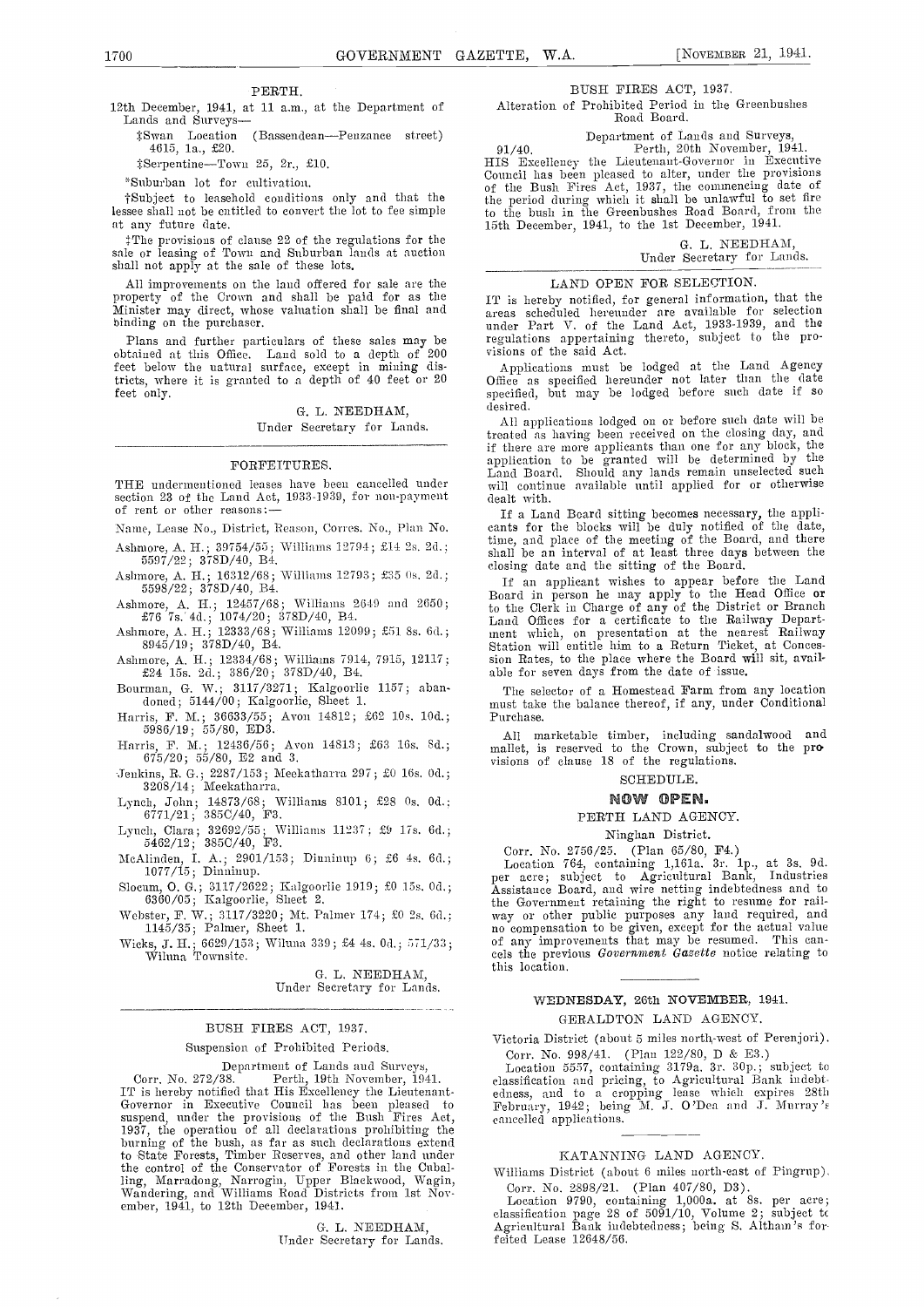#### ALBANY LAND AGENCY.

l'laiitagcnct District (about 31/2 miles west of Cliorkerup Siding).

Corr. No. 1491/16. (Plan 451/80, A3.)<br>Location 2878, containing 118a. 3r., at 7s. 6d. per acre; classification page 79A of 1491/16; subject to Agricultural Bank indebtedness and to timber conditions; being H. Fowler 's forfeited Lease 35826/55.

Plantagenet District (about five miles east of Narrikup). Core. No. 1595/36. (Plan 451/80, C2.)

Location 4872, containing 100a. Or. 9p., at 5s. 9d. per acre; classification page 12 of 1595/36; subject to tim-<br>ber conditions and to exemption from road rates for  $P_2$ two years from date of approval of application; being as over the A. A. Ferguson's forfeited Lease 347/1308.

Torbay Agricultural Area (near Kronkup).

Corr. No. 32/17. (Plan 457A/40, A1.)<br>Location 133, containing 55a. 2r., at 3s. 9d. per acre (excluding survey fee) ; classification page 22 of File 3 2/17.

### KATANNING LAND AGENCY.

Wellington District (about six miles south of Cordering). Corr. No. 4022/25. (Plans 415A/40, Cl; 415B/40, Di.)

Location 3750, containing 2,444a. 2r. 9p., at 4s. 9d. per acre; classification page 13 of 4022/25; subject

#### NORTHAM LAND AGENCY.

Avon District (about four miles south-east of Jura).

Corr. No. 429/31. (Plan 5/80, A1 & 2.)<br>Location 16281, containing 671a. 3r. 12p., at 2s. 6d.<br>per acre; classification pages 43, 44, and 47 of 5365/13;<br>subject to payment for improvements; being F. J. D.<br>Taylor's forfeited

Avon District (about  $4\frac{1}{2}$  miles north-east of Wogarl). Corr. No. 902/32. (Plan 5/80, D2.)

Locations 19137 and 26850, containing 977a. 2r. 18p., at 5s. 3d. per acre; classification page 32 of 902/32;<br>subject to exemption from road rates for two years from date of approval of application; being W. C. French 's forfeited Leases 68/3477 and 74/1458.

Avon District (about one mile south-west of Clackline).

Corr. No. 663/38. (Plan 2A/40, B1.)<br>Locations 19452, 19453, and 19454, containing 445a.<br>3r. 28p., at 4s. 6d. per acre; classification pages 14 and <sup>15</sup> of 063/38; subject to timber conditions and to exemption from road rates for two years from date of approval of application; being L. Whiteman, Ltd., forfeited Lease 347/1856.

# Avon District (near Burracoppin).

Corr. No. 203/38. (Plan 24/80, Cl.)<br>Locations 24887 and 12044, containing 1,707a. 2r. 8p. Locations 24887 and 12044, containing 1,707a. 2r. 8p., at 4s. 60. per acre; classifications page 10 of 5959/27 and page 11 of 4673/26; subject to payment for im-<br>provements, if any, to G.W.S. firewood and to timber<br>conditions; being C. M. Begley's forfeited Lease Ro 347/2174.

Ninglian District (nbout six miles north of Gabbin). Corr. No. 1522/24. (Plan 55/80, Al.)

Location 1498, containing 946a., at 4s. 3d. per acre; classification page 18 of 1522/24, and Location 1491, containing 948a., at 4s. 6d. per acre; classification page 5 of 1780/23; subject to Agricultural Bank indebtedhess. This cancels the previous Government Gazette notice relating to these locations.

Ninghan District (about 6½ miles north of Narkal). Open under Part V. (sees. 47 and 49 only).

Corr. No. 4291/21. (Plan 56/80, F1.)<br>Location 1758, containing 752a., at 7s. 3d. per acre;<br>and Location 1759, containing 795a., at 6s. 3d. per

acre; classifications pages 38 and 39 of 8370/09, Vol. 1; subject to Agrienitumal Bank, Indnstries Assistance Board and wire netting indebtedness. This cancels the previous Government Gazette notice relating to these locations.

#### PERTH LAND AGENCY.

Peel Estate (about  $4\frac{1}{2}$  miles west of Serpentine). Open under Part V. of the Land Act, 1933-1939, as modified by Part VIII.

Corr. 697/40. (Plan 341D/40, C4.)<br>Location 368, containing 114a. 2r. 25p.; purchase<br>money:—£325; half-yearly instalment (first five years) interest only :—to returned soldiers, at  $4\frac{1}{2}$  per cent.<br>p.a.— $\pounds 7$  6s. 3d.; to civilians, at 5 per cent. p.a.— $\pounds 8$ 2s. 6d.; half-yearly instalment over the balance (35 years), including principal and interest :- to returned soldiers, at 4 per cent. p.a.—£9 1s. 3d.; to civilians, at 5 per cent. p.a.—£9 12s. 9d.; subject to the conditions applying to this Estate and to timber conditions; being W. J. Underwood's forfeited Lease 347/2624.

Peel Estate (about  $2\frac{1}{2}$  miles east of Wellard).

Open under Part V. of the Land Act, 1933-1939, as modified by Part VIII.

Location 3750, containing 2,444a. 2r. 9p., at 4s. 9d.<br>
per acre; classification page 13 of 4022/25; subject  $\begin{array}{c} \text{per cent. p.a.} \rightarrow 22 \text{ 4s.}; \text{to civilians, at 5 per cent. p.a.} \rightarrow 22 \text{ 4s.}; \text{to civilians, at 5 per cent. p.a.} \rightarrow 22 \text{ 4s.}; \text{to civilians, at 5 per cent. p.a.$ Corr. 1035/40. (Plan Peel Estate, Sheet 1.) Locations 688 and 690, containing 231a. 2r. Op.; pur-<br>chase money: --£97 15s.; half-yearly instalnent (first five years) interest only :---to returned soldiers, at  $4\frac{1}{2}$ per cent. p.a.—£2 4s.; to civilians, at 5 per cent. p.a.—£2<br>Ss.; half-yearly instalment over the balance (35 years),<br>including principal and interest:—to returned soldiers,<br>at 4 per cent. p.a.—£2 14s. 6d.; to civilians, a forfeited Lease 347/2721.

Swan District (about eight miles north-west of Wannamal).

Corr. No. 5127/28. (Plan 31/80, C2.)

Locations 2251 and 3247, containing 1,038a., at 4s. 6d.<br>per acre; classification pages 91 and 20 of 5157/28;<br>subject to payment for improvements, if any; being<br>A. M. Basford's forfeited Lease 68/2068.

# Victoria District (near Marchagee)<br>Corr. No. 552/38. (Plan 90/80, CD 2 & 3.)

Corr. No. 552/38. (Plan 90/80, CD 2 & 3.)<br>Location 8617, containing 4,990a. Or. 6p., at 2s. 6d.<br>per acre; classification page 6 of 1664/27; subject to payment for improvements; being F. S. Dawson's forfeited Lease 347/1767.

# SALMON GUMS LAND AGENCY.

Fitzgerald District (about eight miles east of Salmon Gums).

Corr. No. 2045/36. (Plan 392/80, D2 & 3.) Locations 600 and 602, containing 1,897a. 3r. 12p., at 5s. 3d. per acre; classification pages 15 and 16 of 7628/22; subject to Agricultural Bank indebtedness and cropping leases expiring 28/2/1943; being A. E. Boyes forfeited Lease 348/561.

## WAGIN LAND AGENCY.

Roe District (about 17 miles south-east of Newdegate).

Corr. No. 2376/37. (Plan 406/80, D1.)<br>Location 78, containing 1,021a. 2r. 15p., at 8s. per acre; classification page <sup>6</sup> of 4393/22; subject to Agricultural Banlc indebtedness; being W. F. Hunt's forfeited Lease 348/879,

## WEDNESDAY, 10th DECEMBER, 1941.

ALBANY LAND AGENCY.

Plantagenet District (about two miles east of Denmark).

Corr. No. 2506/34. (Plan 452C/40, E4.)

Location 2456, containing 160a., at 4s. 6d. per acre; classification page 9 of 2506/34; subject to timber conditions and to exemption from road rates for two years from date of approval of application; being T. 0. M. Offer's forfeited Lease 347/714.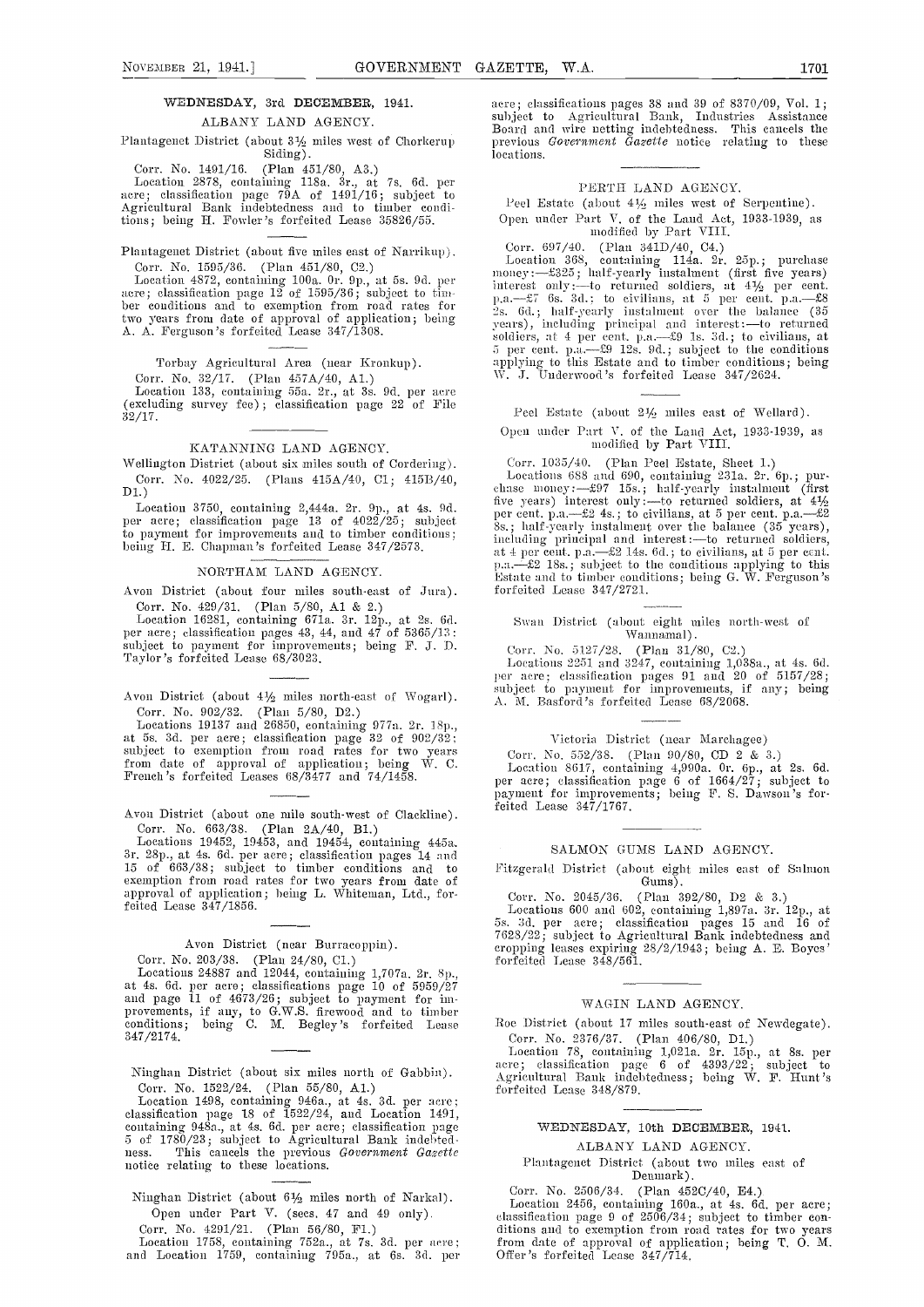#### BEVERLEY LAND AGENCY.

#### Avon District (about 12 miles north-east of South<br>
Kumminin). Corr. No. 15/27. (Plan 89/80, F4.) Kumminin)

Corr. No. 6136/24. (Plan 345/80, Dl.) Location 23718, containing 1,403a. lr. l4p., at 4s. 3d. per acre; classification page 24 of 6136/24; subject to payment for improvements and to exemption from road of approval of applica-<br>rates for two years from date of approval of application; being C. G. Tufts' forfeited Lease 20886/68.

#### GERALDTON LAND AGENCY.

Victoria District (about nine miles north of Whelarra). Corr. No. 1387/32. (Plan 1600/40, D & El.)

Location 5976, containing 160a., at 7s. 6d. per acre; classification page 4 of 2883/14; subject to exemption  $\frac{G}{G}$ from road rates for two years from date of approval <sup>Gove</sup><br>of application; being D. Mackenzie's forfeited Lease<br>68/3572.

#### KATANNING LAND AGENCY.

# Wellington District (about eight miles south of Cordering).

Corr. No. 1804/36. (Plan 415B/40, D1.) Lo<br>
Location 4023, containing 171a. 2r. 15p., at 3s. 9d. per acre; classification page 4 of 1804/36; subject to intere payment for improvements, if any, and to timber con- (litiOus; being the surrendered portion of W. W. Trig- well 's Conditional Purchase Lease 347/1629.

# Kojonup District (about 11 miles north-west of Badjebup).

Corr. No. ]818/21. (Plan 408D/40, C4.) Location 1679, containing 606a. 3r. 14p., at 2s. 3d. per acre; classification page 5 of 1818/21; subject to exemption from road rates for two years from date of approval of application; being J. Fl. Pepall 's forfeited Lease 14296/68.

#### NARROGIN LAND AGENCY.

Avon District (about four miles west of Pederah).

Lease 68/299.

Williams District (about  $9\frac{1}{2}$  miles west of Yornaning). Corr. No. 9030/06. (Plan 378D/40, A4.)

Location 3877, containing 160a.; subject to classifica-<br>tion and pricing, subject to Agricultural Bank and of 2<sup>2</sup><br>Treasury indebtedness and to timber conditions, also to the s Treasury indebtedness and to timber conditions, also to a Grazing Lease which expires on 30/9/1942; being W. Hearn's forfeited Lease 8594/74.

# NORTHAM LAND AGENCY.

Avon District (about six miles north-west of Bruce Rock).

Corr. No. i.88i/3. (Plan 4/80, El.) Location 20025, containing 996a. 2r. 23p., at 4s. 96. per acre; classification page 8 of 6823/12; subject to exemption from road rates for two years from date of and in the rate. forfeited Lease 347/2132.

Ninghan District (about 19 miles north-cast of Wubin). Corr. No. 6225/25. (Plan 89/80, Fl and 2.)

Locations 532 and 2587, containing 1,000a., at 3s. 9d. per acre; classification page 17 of 7332/09; subject to payment for improvements; being A. C. Farrell's for-feited Leases 42236/55 and 25474/74.

Ninglian District (about 12½ miles south-east of Nugadong).

Corr. No. 1731/34. (Plan 89/80, EF4.)

Location 1684, containing 1,338a., at 4s. 3d. per acre; impre-<br>classification page 18 of 2114/13; subject to exemption the lo from road rates for two years from date of approval<br>of application. This cancels the previous Government<br>Gazette notice relating to this location.

Ninghan District (about. 15 miles south-east of Nugadong).

Corr. No. 15/27. (Plan 89/80, P4.) Location 16S9, containing 1,000a., at 4s. per acre, classification page 23 of 2114/13; subject to exemption from road rates for two years from date of approval of application. This cancels the previous Government Gazette notice relating to this location.

# Ninghan District (about 15 miles south-east of Nugadong).

Corr. No. 1028/25. (Plan 89/80, F4.) Location 2288, containing 512a. Or. 25p., at 4s. 3d. per acre; classification page 8 of 1028/25; subject to exemption from road rates for two years from date of approval of application. This cancels the previous Government Gazette notice relating to this location.

#### PERTH LAND AGENCY.

Peel Estate (about 3½ miles south-east of Wellard). Open under Part V. of the Land Act, 1933-1939, as modified by Part VIII.

Corr. 2685/31. (Plan 341D/40, C3.)<br>Location 1131, containing 108a. 1r. 34p.; purchase<br>money:—£66; half-yearly instalments first five years,<br>interest only:—to returned soldiers, at  $4\frac{1}{2}$  per cent.<br>p.a.—£1 9s. 9d.; to 13s.; half-yearly instalments over the balance (35 years), including principal and interest:—to returned soldiers, at  $4/4_2$  per cent. p.a.—£1 16s. 9d.; to civilians, at 5 per cent. p.a.—61 19s. 2d. subject to the condit two years from date of approval of application; being  $\rm W.$  S. Pike's forfeited Lease 55/2233.

#### WAGIN LAND AGENCY.

Roe District (about  $6\frac{1}{2}$  miles south-west of Beenong).

Corr. No. 2763/27. (Plan 376/80, D2.) subject to Agricultural Bank indebtedness and to a<br>Location 25705, containing 255a. 3r. 19p., at Ss. per polain and L. Scherini's forfeited Leases 17940/68,<br>are ; classification page 4 Corr. No. 4443/23. (Plan 387/80, E4.)<br>Locations 575, 576, and 577, containing 1,792a. 3r.<br>8p., at 8s. per acre; classification page 8 of 4443/23;<br>subject to Agricultural Bank indebtedness and to a<br>cropping lease which exp

Williams District (about 12 miles north-east of Piesseville).

Corr. No. 39/40. (Plan 385C/40, E4.)<br>Locations 10268, 13839, 12059, and 4013, containing<br>581a. 2r. 4p., at 2s. 6d. per acre; classification page 8<br>of 2524/34; subject to the poison being eradicated to<br>the satisfaction of the satisfaction of the Minister for Lands before the Crown grant will issue and to exemption from road rates for two years from date of approval of application; being C. S. Cameron's forfeited Leases 365/893<br>and 347/2632.

#### Williams District (about 12 miles south-cast of Wishbone).

Corr. No.  $753/39$ . (Plan 408/80, D3.)<br>Locations 10523 and 13273, containing 1,728a. 1r. 2p.,<br>at 2s. 3d. per acre; classification page 8 of 5921/25;<br>subject to the condition that the poison must be eradi-<br>cated to the sat fore the Crown grant will issue, also subject to exemption from road rates for two years from date of approval of application; being A. C. Marquis' forfeited Lease 347/2380.

# WEDNESDAY, 17th DECEMBER, 1941. PERTH LAND AGENCY.

Gascoyne District (near Carnarvon). Open under Part V. (sec. 47 only).

Corr. No. 1962/33. (Plan Locations near Carnarvon).<br>Location 177, containing 61a. 0r. 17p., at £1 10s. 6d. per acre, excluding survey fee; subject to payment for improvements and to the special conditions applying to the locations in this area; being J. and W. B. Arbuckle 'a forfeited Lease 55/2577.

> G. L. NEEDHAM, Under Secretary for Lands.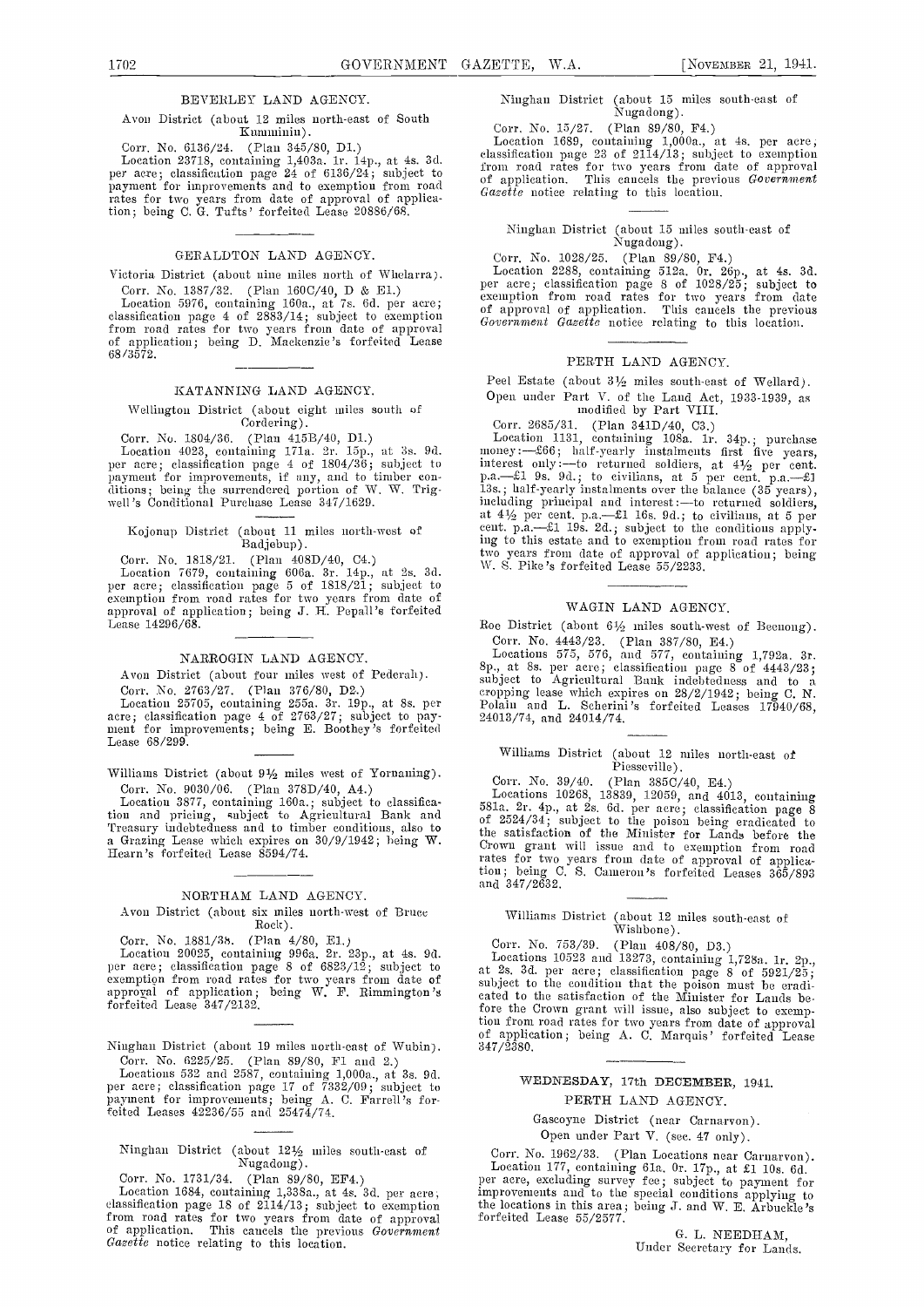#### THE ROAD DISTRICTS ACT, 1919-1939.

WHEREAS H. C. Davies being the owner of land over<br>or along which the undermentioned road, in the BRIDGE-<br>TOWN Road District passes, has applied to the Bridge-<br>town Road Board to close the said road, which is more particularly described hereunder, that is to say:-

161/41.

B. 466:-The surveyed road along the west boundary of Nelson Location 1470 from its north-west corner to  $($   $)$ its south-west corner. (Plan 439B/40.)

WHEREAS R. S. Potts being the owner of land over or along which the undermentioned road, in the BEVER-LEY Road District passes, has applied to the Beverley Road Board to close the said road, which is more particularly described hereunder, that is to say:-

047/OS.

B. 467 :-The surveyed road passing along the south-<br>western and south-eastern boundaries of Avon Location 3129 and the south-eastern boundary of Location 3927; front a western corner of the former location on the south-eastern boundary of Location 14890, to a sur- Mor<br>veyed road at the eastern corner of the latter location; more

Also the surveyed road passing along the south-west- 193<br>ern boundary of Avon Location 18983; from the road M. above described at its western corner, to a surveyed boun road at its southern corner. (Plan 3D/40, A4.)

WHEREAS W. Bray being the owner of land over or<br>along which the undermentioned road, in the UPPER WHERE<br>CHAPMAN Road District passes, has applied to the being the Upper Chapman Road Board to close the said road, which is more particularly described hereunder, that is to say:-

1161/97.

416:—The surveyed road passing through Victoria  $\mu$ <sup>19942/07</sup>.<br>
Location 2745 and along part of the south boundary of Location 2745 and through Location 2189 and the south boundary of Reserve No.<br>
4149; from the eastern to the south-west corner of said reserve. (Plan 157D/40, B3.)

WHEREAS M. and J. V. Mailey being the owners of land over or along which the undermentioned road, in  $\frac{0 \text{ver}}{\text{MET}}$ the DALWALLINU Road District passes, have applied  $\frac{M_{\rm DM}}{M_{\rm obs}}$ to the Dalwallinu Road Board to close the said road, which is more particularly described hereunder, that is to say:—

4680/27.

D. 272:—The surveyed road passing along the  $\frac{01}{\text{10}}$  west boundaries of Melbourne Locations 2677, 2682, and 2686; from <sup>a</sup> surveyed road at the north-west corner of the first-mentioned location, to a surveyed road at the south-west corner of the last-mentioned WHE location. (Plan 64/80, C2.)

WHEREAS The Kalgurli Ore Treatment Company, which<br>Limited, being the owner of land over or along which to sa the undermentioned road, in the KALGOORLIE Road 134 District passes, has applied to the Kalgoorlie Road Board to close the said road, which is more particularly described hereunder, that is to say: -

1460/35.

K. 289:—The surveyed roads, as described here uer of<br>with:—(1) The portion of Prince street, between Lake shown<br>street and Irwin street; (2) The portion of Irwin SW.)<br>street, between Treasure street and the south-eastern<br>b along the south-western boundaries of Trafalgar Lots WHI<br>510 and 511, between Treasure street and Lot 513; or a (4) The sight-of-way along tile south-western boun-daries of Trafalgar Lots 515 and 516, between Lot  $513$  and Prince street; (5) The right-of-way along the part south-western boundaries of Trafalgar Lots 519, 520, 523, 524, 527, and 528, from Prince street to the southwestern corner of the last-mentioned lot, and the boundary  $\frac{1}{100}$  boundary  $\frac{1}{100}$ of Lots 524 and 525. (Plan Trafaigar toumsite,)

WHEREAS P. Piani, B. Raven, J. E. Pollard, and A. M. Harrison, being the owners of land over or along which the undermentioned road. in the KOJONUP Road

District passes, have applied to the Kojonup Road Board<br>to close the said roads which are more particularly<br>described hereunder, that is to say:—

6509/07.<br>K. 290:—The surveyed roads, as hercunder described: K. 290:—The surveyed roads, as hereunder described:<br>(a) Along the east boundary of Kojonup Location 0128; from a surveyed road at its north-east corner, to its south-east corner;

(b) Along parts of the west boundaries of Locations 3278 and 3279; from Road No. 10213 to 1 chain south of the north-west corner of the latter location.

(c) Along the north boundary of Location 1141; from a surveyed road at its north-west corner, to Road No. 10213 at its north-east corner;

(d) Along the east boundary of Location 5130; from Road No. 1462 at its south-east corner, to Road No.  $10213$  near its north-east corner. (Plan  $416D/40$ , B3.)

WHEREAS W. J. R. Herriman being the owner of land over or along which the undermentioned road, in the MORAWA Road District passes, has applied to the<br>Morawa Road Board to close the said road, which is<br>more particularly described hereunder, that is to say:----1934/37.

 $H. 407$ :-The surveyed road passing along the west boundary of Victoria Location 9652; from the south-<br>west corner- of the location to Road No. 10069 at its north-west corner. (Plan  $128/80$ , B4.)

WHEREAS E. J., J. R., and R. Muir, and C. L. Thomas, being the owners of land over or along which the under-<br>mentioned road, in the MANJIMUP Road District<br>passes, have applied to the Manjimup Road Board to close the said road, which is more particularly described<br>hereunder, that is to say:—

10 942/07.

M. 412:-The surveyed road passing along part of the south boundary of Nelson Location 1617 and the south boundary of Location 534 and through Location 3461; from the north-east corner of Location 2231 to Road No. 2743 in said Location 3461. (Plan 438D/40, C4.)

WHEREAS J. A. Coleman being the owner of land over or along which the undermentioned road, in the MELVILLE Road District passes, has applied to the Melville Road Board to close the said road, which is more particularly described hereunder, that is to say:-

1999/17.<br>M. 414:—Road No. 7680 along the northern boundar**y** of Lot 177 of Swan Location 61; from Canning Beach toad to Road No. 10002 (as shown on L.T.O. Diagram No. 11732). (Plan 1D/20, SE.)

WHEREAS Suburban Development Co., Ltd., being the owner of land over or along which the undermentioned road, in the MELVILLE Road District passes, has ap- plied to the Melville Road Board to close the said road, which is more particularly described hereunder, that is to say:-

1341/31.

M. 416:-That portion of Road No. 10185, being a strip of land 18.2 links wide extending from the northern side of Canning road in Swan Location 73 to the southwestern side of Cawston road; from the south-east co ner of Lot 274 to the north-east corner of Lot 268 (as shown on Lands Titles Office Plan 1746.) (Plan 1D/20, SW.)

WHEREAS G. M. McKail being the owner of land over or along which the undermentioned road, in the MUN-DARING Road District passes, has applied to the Mundaring Road Board to close the said road, which is more particularly described hereunder, that is to say:-7 433/08.

M. 419:-The surveyed road passing along the south boundary of Swan Location 2071; from its south-west<br>to its south-east corners. (Plan 1B, 1C/20, Mount Helena.)

WHEREAS F. C. Paterson being the owner of land over or along which the undermentioned road, in the MURRAY Road District passes, has applied to tile Mur-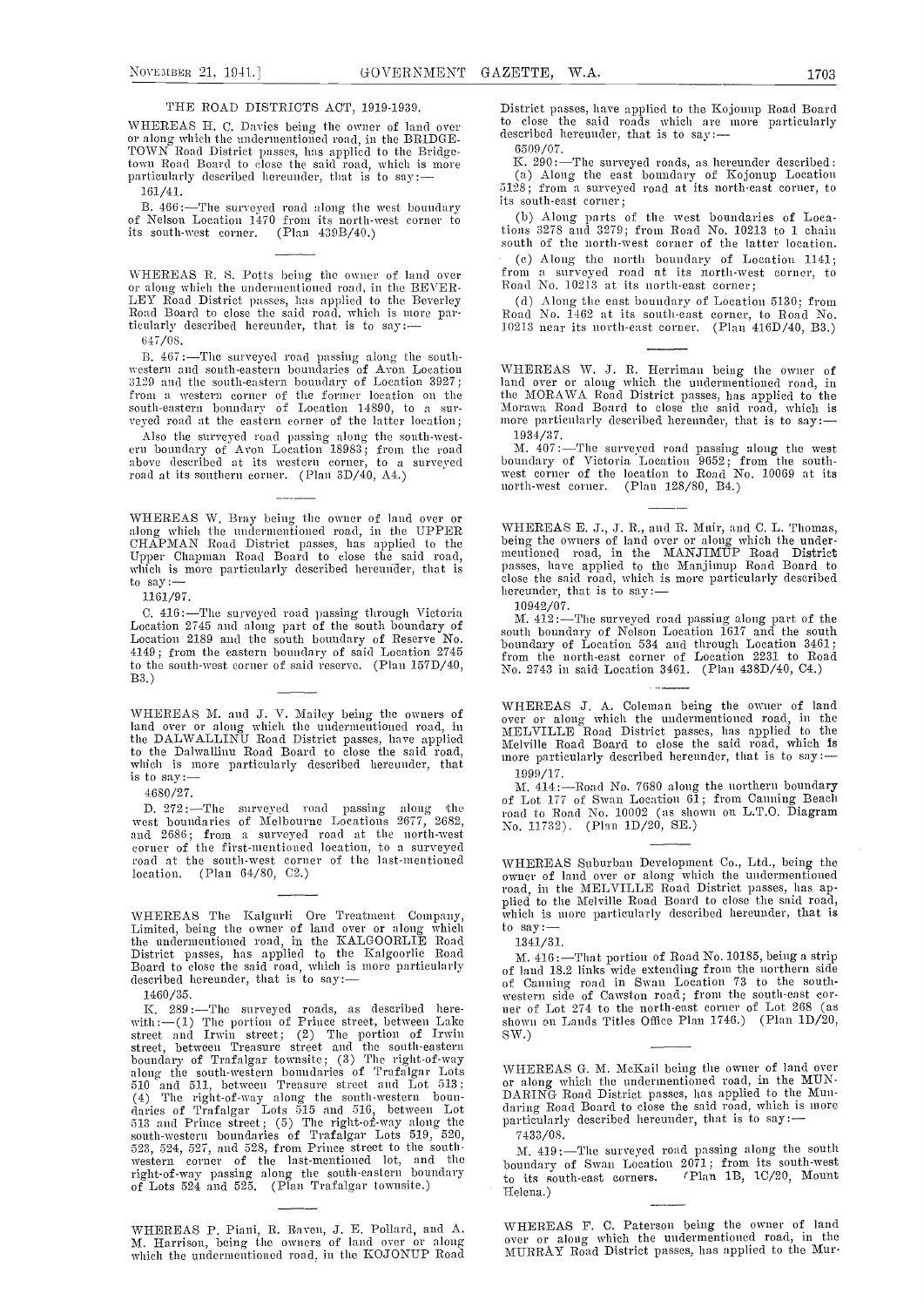108/41. 242deg. M. 420:-The surveyed road along the eastern boun-<br>daries of Murray Locations 1230 and 1231; from a seut road<br>surveyed road at the north-east corner of the firstmentioned location to a surveyed road at the south-east corner of the last-mentioned location. (Plan 380D/40, corner of the last-mentioned location. (Plan  $380D/40$ , C4.)

WHEREAS F. H. H. Allen and E. G. Clarke being the owners of land over or along which the undermentioned road, in the PLANTAGENET Road District passes, have applied to the Plantagenet Road Board to close the said applied to the Plantagenet Road Board to close the said road, which is more particularly described hereunder, that is to say:-

552/37.

P. 348:—The surveyed road on the west boundaries of the lots 732, 735, and 2081 of Plantagenet Location 15 mont (L.T.O. Plan No. 4693) and along the west boundaries <sup>pol</sup><br>of Lots 780, 783, 814, and 817 (L.T.O. Plan 4635) of<br>Location 16; from Fisher road at the north-west W<sup>I</sup> corner of the first-mentioned lot, to Road No. 6175 at the south-west corner of the last-mentioned lot (except where crossed by Leane and Maclagan roads). (Plan  $445/80$ , B3 and 4.)  $445/80$ , B3 and 4.)  $4046/12$ .

WHEREAS F. A. Lee being the owner of land over using which the undermentioned road, in the TOOD-<br>
YAY Road District passes, has applied to the Toodyay corne<br>
Road Board to close the said road, which is more particularly described hereunder, that is to say: $-$  5871/8; T. 29.

All that portion of the surveyed road passing through Avon Location 8642 deviated fiom byroad No. 4583 (as shown coloured blue on Lands and Surveys Diagram Northam 2076). Plan 27A/40, Al.

WHEREAS K., J. and J. Marsh, and R. Schinzig, being to sales the owners of land over or along which the undermen-<br>tioned roads, in the WEST ARTHUR Road District pass, have applied to the West Arthur Road Board wide to close the said roads, which are more particularly  $\begin{array}{cc} \text{No. } \varepsilon \text{ is} & \text{No. } \varepsilon \end{array}$ 

16972/10.

W. 583:-The roads hereunder:-

The surveyed road along the east and part of  $R$ the south boundaries of Kojonup Location 3395 and menti the east boundary of Location 4410; from a surveyed road at the north-east corner of the former location, to a surveyed road at the south-east corner of the latter.

(2) The surveyed road along the north boundary of Location 3525, from Road No. 4397 at its north-eastern corner to its north-western corner. (Plan 415B/40, corner to its north-western corner. E2.)

WHEREAS S. G. P. Shield being the owner of land corner over or along which the undermentioned road, in the WEST ARTHUR Road District passes, has applied to the West Arthur Road Board to close the said road, the which is more particularly described hereunder, that is which is more particularly described hereunder, that is to  $\text{say:}\$ 

3623/40.

W. 595:-The surveyed road along the north boundary of Wellington Location 1980; from its North-West corner to Road No. 7049 at its North-East corner. (Plan 4100/40 D4.)

And whereas such applications have been duly published in the Government Gazette:

And whereas the said Boards have assented to the said

Council has confirmed the said assents:<br>It is hereby notified that the said roads are closed.

Dated this 21st day of November, 1941.

#### 0. L. NEEDHAM, Under Secretary for Lands.

# THE ROAD DISTRICTS ACT, 1919-1939.

WHEREAS the ALBANY Road Board, by resolution on or passed at a meeting of the Board, held at Albany on open or about the 17th day of November, 1939, resolved to 640 open the road hereinafter described, that is to say:  $-$  No. L. & S. 5723/98; M.R. 820/39.

portion of Crown land bounded by lines commencing on leavi<br>the southern boundary of said lot 3 chains 21.1 links easte

ray Road Board to close the said road, which is niore from its south-west corner and extending (as shown on particularly described hereunder, that is to say: - 0.P. No. 3499) 72deg. 35min. 5 chains 83.8 links; thence 242de 242deg. 40min. 3 chains 56.8 links and 267deg. 25min.<br>2 chains 40.3 links along the northern side of the present road to the starting point. (Kalgan Townsite.)

> WHEREAS the BASSENDEAN Road Board, by resolut.ion passed at a nieeting of the Board, held at Bassen- dean on or about the 6th day of August, 1940, resolved to open the road hereinafter described, that is to say :-13081/04.

No. 2203: Widening of part :---All that portion of Swan Location Q1 (as shown coloured brown on L.T.O. Plan 3262), bounded by lines commencing at the southivest corner of Lot 737 of said location and extending Oodeg. 17mm. 3 chains 3L6 links, 235deg. 2mm. 41.1 links, 268deg. 27min. 2 chains 58.3 links, 229deg. 27min.<br>3 links; thence 312deg. 21min. 50.7 links to the starting point. (Plan 1D/20, NE.)

WHEREAS the ARMADALE-KELMSCOTT Road Board, by resolution passed at a meeting of the Board, held at Armadale on or about the 26th day of July, 1941, resolved to open the road hereinafter described,

4046/12.<br>No. 3055: Deviation:—A strip of land, one chain<br>wide, its southern side starting on the north-eastern eorner of Karragullen Lot 38 and extending (as on Plan No. 5319) 302deg. 52min. 9 chains 20.3 links throngh said lot to rejoin said side of the present road.<br>(Plan Karragullen.)

WHEREAS the GOOMALLING Road Board, by resolution passed at a meeting of the Board, held at Goomal-ling on or about the 11th day of November, 1938, re- solved to open the road hereinafter described, that is solved to open the road hereinafter described, that is<br>to say:-

7 192/23.

No. 3809: Extension :-A strip of land, one chain wide (widening at its terminus, as shown on Diagram No. 58999), leaving present road on the north boundary of Avon Location 12582 and extending west along part of the north boundary of said location and along the north boundaries of Locations 9513, 5389, and 5390 to north boundaries of Locations 9513, 5389, and 5390 to<br>Road No. 9875 at the north-west corner of the last-<br>mentioned location. (Plan 32B/40, E1.)

WHEREAS the GOOMALLING Road Board, by resolution passed at a meeting of the Board, held at 000mal- hug on or about the 11th day of May, 1939, resolved to open the road hereinafter described, that is to say:

7192/23.<br>No. 7087: No. 7087: Widening:-Portion of Avon Location 4950 hounded by lines commencing at its south-western corner and extending (as shown on Diagram No. 59000), 4deg. hum. 1 chain 27 links, along part of its western boundary; thence 120deg. 53min. 1 chain 32.6 links; thence 244deg. 29min. 1 chain 36 links, along the south-<br>ern boundary of said location to the starting point.<br>(Plan 32B/40, D2.)

WHEREAS the MULLEWA Road Board, by resolution<br>passed at a meeting of the Board, held at Mullewa on or about the 20th day of December, 1939, resolved to open the road hereinafter described, that is to say:- 1953/04.

And whereas the Lieutenant-Governor in Executive corner of Kockatea Estate Lot 15 and extending (as No. 7586: Widening: - All that portion of land bounded by lines commencing on the east side of the present road 5 chains 73.2 links from the south-west corner of Kockatea Estate Lot 15 and extending (as<br>shown on Diagram No. 52982) 359deg. 56min. 3 chains<br>80 links; thence 137deg. 47min. 5 chains 61.7 links;<br>thence 275deg. 27min. 3 chains 78.9 links to the starting<br>point. (

> WHEREAS the NUNGARIN Road Board, by resolution passed at a meeting of the Board, held at Nungarin on or about the 25th day of October, 1937, resolved to open the road hereinafter described, that is to say: 6402/24.

No. 992: Widening :-Portiou of Kalgan Lot 35 and No. 7620: Extension: -A strip of land, one chain wide (widening along part of the northern boundary of Reserve No. 21942, as shown on Diagram No. 58761) leaving the terminus of the present road at the south- castern corner of Avon Location 14190 and extending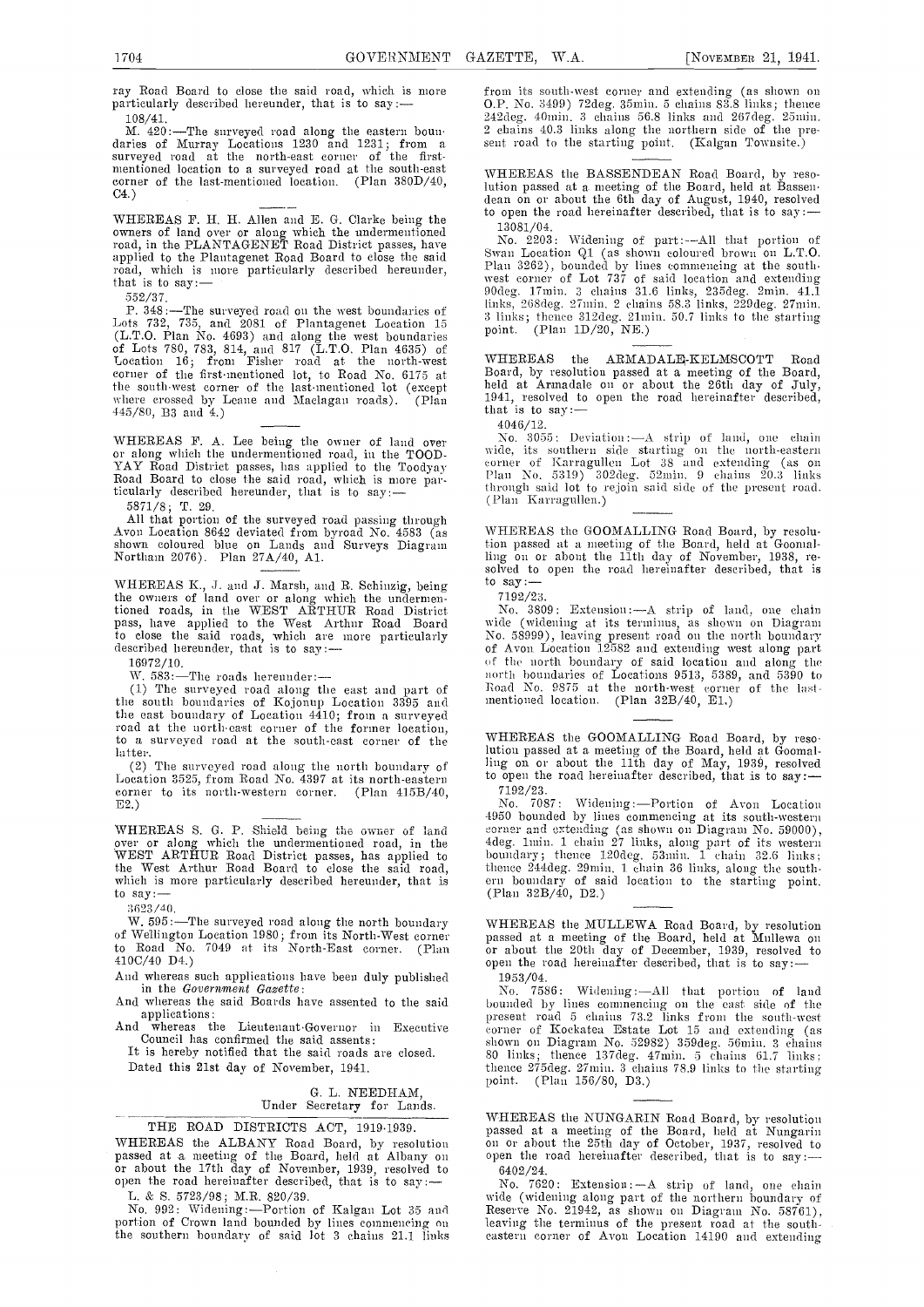eastward along the northern boundaries of Reserve No. 21942 and Locations 20260 and 20052 to a surveyed road at the latter's north-eastern corner. (Plan  $34/80$ , F2.)

WHEREAS the SOUTH PERTH Road Board, by resolution passed at a meeting of the Board, held at South Perth on or about the 9th day of May, 1941, resolved to open the road hereinafter described, that is to say:-

 $5206/26$ .<br>No. 7632: Pilgrim street (addition):—The whole of Lot 17 of Perth Suburban Lot 382 (as shown on Land Titles Office Plan No. 1631). (Plan South Perth.)

WHEREAS the CUBALLING Road Board, by resolution passed at a meeting of the Board, held at Cuballing on or about the 4th day of March, 1939, resolved to open the road hereinafter described, that is to say: -<br>L. & S. 3685/03; M.R. 70/39.<br>No. 8542: Widening: --Portion

Railway Reserve bounded by lines commencing on its eastern side at the intersection of the prolongation east eastern side at the intersection of the prolongation east of the north boundary of Williams Location 14 and extending (as shown on Diagram No.  $44417$ ) 268deg.  $147$  min. 55.2 links; thence 5deg.  $48$ min. 4 chains 57.1 links; thence southward along said side of the Railway Reserve <sup>co</sup><br>to the starting point. (Plan 385A/40, C1.)

WHEREAS the ALBANY Road Board, by resolution passed at a meeting of the Board, held at Albany on or about the 18th day of July, 1939, resolved to open the road hereinafter described, that is to say:

1412/39.

No. 10128: $-A$  strip of land, one chain wide (widen-<br>ing at its commencement and terminus), leaving a suring at its commencement and terminus), leaving a sur-<br>veyed road on a west boundary of Torbay Agricultural Area Lot 205, 6 chains 61.3 links from a south-west south-east corner of the lot and extending (as shown Diagram 57474) eastward through said lot and Lots 204, 203,  $\frac{5}{4}$ <br>and 202 to a surveyed road on the eastern boundary of the last-mentioned lot. (Plans 457A/40, A1 <sup>"</sup>and<br>456B/20.)

Board, by resolution passed at a meeting of the Board, held at Trayning on or about the 5th day of April, 1940, resolved to open the road ilereinafter described, that is to say:-

1686/39.

''iv at its terminus), leaving Road No. 8449 at the sontl,- eastern corner of Avon Location 11872 and extending (as shown on Diagram No. 61028), north inside and along its east boundary to Road No. 2769 at its north-eastern corner. (Plan 34/80, B2.)

WHEREAS the KATANNING Road Board, by resolution passed at a meeting of the Board, held at Katan. wan<br>ning on or about the 28th day of August, 1939, re-<br>solved to open the road hereinafter described, that is  $\frac{1}{10}$  say: —

1641/39.

No. 10171:- A strip of land, one chain wide (widening on part of the eastern boundary of Katanning Agri-<br>cultural Area Lot 86, as shown on Diagram No. 60304), leaving Adam road at the north-east corner of said Lot solved t<br>86 and extending south and south-eastward along i eastern boundary and south-westward along the south-<br>eastern boundaries of Lot 78 and Reserves Nos. 20006  $\frac{101}{41}$ .<br>and 12400 to Banford road at the south-west souper of No. 10193:—A strip of land, one chain wide, lea and 12400 to Ranford road at the south-west corner of Katanning A.A. Lot 66. (Plan 417A/40, A2.)

WHEREAS the KOJONUP Road Board, by resolution ward<br>passed at a meeting of the Board, held at Kojonup on 8752<br>or about the 13th day of January, 1940, resolved to south-<br>open the road hereinafter described, that is to say:— 73 85/22.

No. 10172 :- A strip of land, one chain wide (widening at its commencement and terminus and at and near a north-east corner of Kojonup Location 5714), leaving a surveyed road at the north-west corner of said location amId extending east (as shown on Diagram No. 60311) inside and along the northernmost boundary of said location and inside and along part of the south boundary of Location 2033 to Road No. 7306 at the south-east corner of the latter location. (Plans  $416A/40$ , C2, and exter 416B/40, D2.)

WHEREAS the NUNGARIN Road Board, by resolution<br>passed at a meeting of the Board, held at Nungarin on or about the 28th day of September, 1939, resolved to open the road hereinafter described, that is to say:-

1629/30.

No. 10175 :—A strip of land, one chain wide (widen-<br>ing in parts, as shown on Diagrams 58995 and 58988),<br>leaving Road No. 9292 at the east corner of Avon Location 22472 and extending (as surveyed) north-westward along north-eastern boundaries of said location and<br>Locations 22473, 14166, 14174, 14175, 21272, 23038, and 14178 to a surveyed road at tile northern corner of the last-mentioned location. (Plan 34/80, El, Fl, & 2.)

WHEREAS the NUNGARIN Road Board, by resolution<br>passed at a meeting of the Board, held at Nungarin<br>on or about the 28th day of September, 1939, resolved to open the road hereinafter described, that is to say: 1629/30.

No. 10176: - A strip of land, two chains wide (widening at its terminus, as shown on Diagram 58990), leav-<br>ing a surveyed road at the north-east corner of Avon ing a surveyed road at the north-east corner of Avon<br>Location 14237 and extending (as surveyed) south along its east boundary to a surveyed road at its south-east corner. (Plan  $34/80$ , E2.)

WHEREAS the KOJONUP Road Board, by resolution passed at a meeting of the Board, held at Kojonup on or about the 8th day of September, 1937, resolved to open the road hereinafter described, that is to say:-

1959/37.<br>No. 10178: Deviation:—A strip of land, one chain No. 10178: Deviation:—A strip of land, one chain wide, leaving the present road on the south boundary of Kojonup Location 5347 5 chains 22.7 links from its south-east corner and extending (as shown on Diagram No. 59623), eastward through said location and Location<br>5348 to rejoin the old road on the south boundary of the latter location. (Plan 415C/40, F3.)

WHEREAS the KUNUNOPPIN-TRAYNING Road resolution passed at a meeting of the Board, held at Roard at a meeting of the Board, held at WHEREAS the MOUNT MAGNET Road Board, by 1940, resolved to open the road hereinafter described, that is to say: $-$ 

1886/35.

noso/39.<br>No. 10152:—A strip of land, one chain wide (widen- log Road No. 10035 at its intersection with the northern No. 10183.-A strip of land, two chains wide, leavboundary of the Mt. Magnet Townsite and extending north-westward through Reserve No. 11342 to the east-<br>ern boundary of late Gold Mining Lease 1276M about 4 chains from its north-eastern corner; thence continuing north-westward through said late lease and late tinuing north-westward through said late lease and late<br>Lease 1264M and through existing Lease 1255M to the western boundary of the last-mentioned lease about<br>3 chains from its north-western corner; thence westward through late Lease 1367M to its western boundary; thence westward and north-westward through Reserves 11342, 12876, and 17329 to Road No. 9989 in the lastmentioned reserve. (Plans Mount Magnet and 186/80.)

> WHEREAS the GREENBUSHES Road Board, by resolution passed at a meeting of the Board, held at Green-<br>bushes on or about the 20th day of January, 1941, resolved to open the road hereinafter described, that is

10 1/41.

Road No. 51 about 7 chains north-westward from the western corner of Reserve No. 8048 and extending northwestern corner of Reserve No. 8048 and extending north- eastward througil Greenbusiles State Forest amid east- ward along a southern boundary of Nelson Location 8752 and south-eastward through said location to its south-eastern boundary. (Plan 414C/40, E4.)

WHEREAS the NUNGARIN Road Board, by resolution passed at a meeting of the Board, held at Nungarin<br>on or about the 28th day of September, 1939, resolved to open the road hereinafter described, that is to say: 1629/3 0.

No. 10214: - A strip of land, one chain wide (widening as shown on Diagram 58987), leaving a surveyed road at the southern corner of Avon Location 14213 amid extending (as surveyed) north-eastward along its southeastern boundary and the south-eastern boundaries of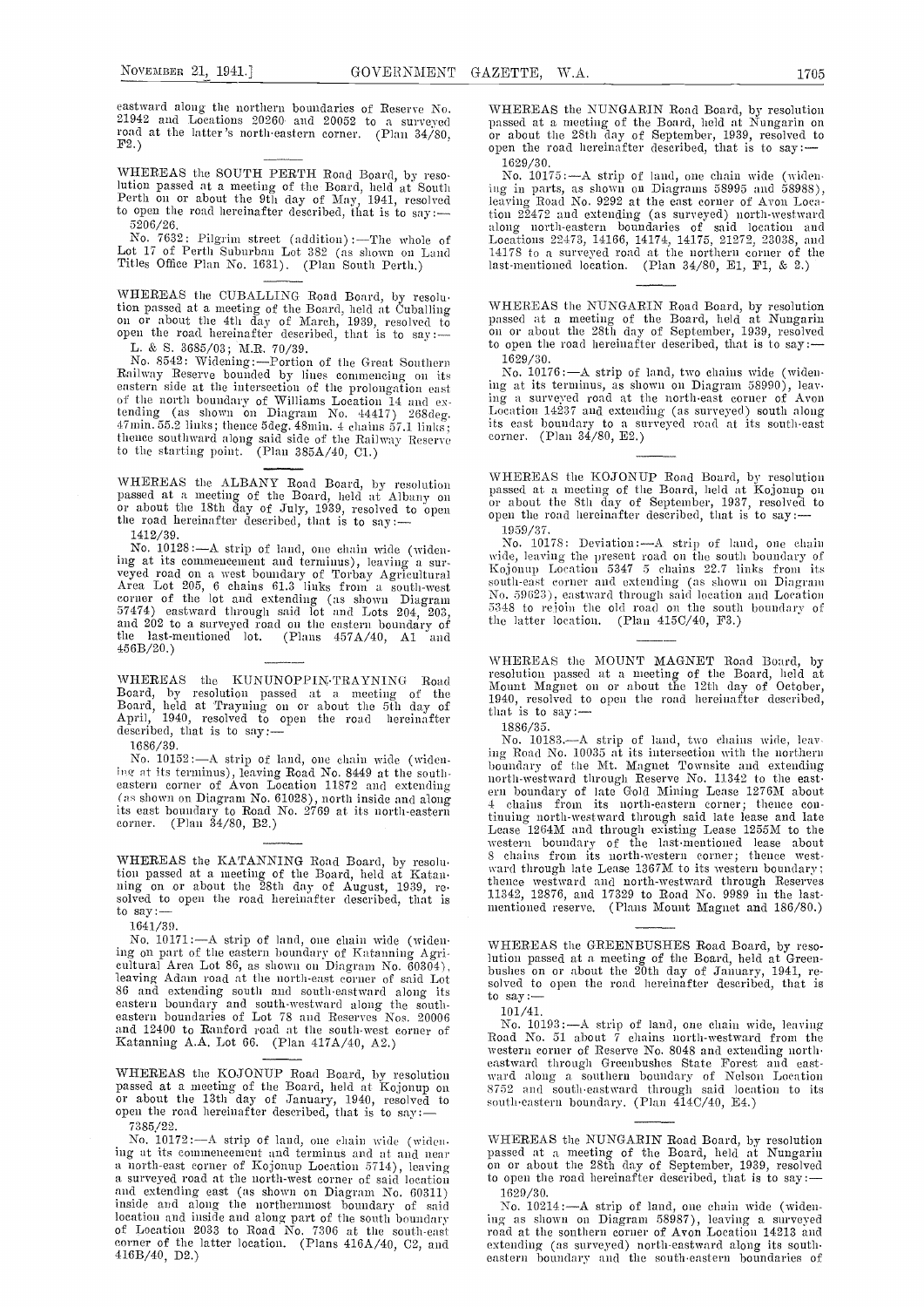Locations 22364, 14214, 14216, and 14215 to the northeast corner of the last-mentioned location. (Plan<br>35/80, A & B2.)

And whereas His Excellency the Lieutenant-Governor, by notices published in the Government Gazette, declared Bounded on the north-west by part of a south-east that the said lands had been set apart, taken, or resumed for the purpose of the said roads, and that plans of the said lands might be inspected at the Department of Lands and Surveys, Perth.

And whereas the said Boards have caused a copy of the said notices to be served upon the owners and occupiers of the said lands resident within the State, or such of them as can with reasonable diligence be ascertained, either personally or by registered letter posted to their last-named places of abode.

And whereas the Lieutenant-Governor in Executive Council has confirmed the said resolutions, it is hereby notified that the lines of communication described above are roads within the meaning of the Road. Districts Act, 1919-1939, subject to the provisions of the said Act.

Dated this 21st day of November, 1941.

G. L. NEEDHAM, Under Secretary for Lands.

#### TRANSFER OF LAND ACT, 1893.

Application 1759/1941.<br>TAKE notice that the City of Perth having its principal office at 207 Murray street Perth has made Mort<br>application to be registered under the Transfer of

Land Act 1893 as the proprietor of an estate in fee simple in possession in the following parcel of land situate in the Perth District and being

Perth Town Lots Y233 and Y234 containing together 2 acres 1 rood

boundary of Fitzgerald street measuring 3 chains 83 and nine-tenths links

On the north-east by part of the south-west boun-<br>dary of Randell street measuring 5 chains 80 and seven-tenths links

On the south-east by part of the north-west boun-<br>dary of a public drain and right-of-way measuring  $3$  chains  $92$  and two-tenths links

And on the south-west by the north-east boundary of Town Lot Y232 measuring 5 chains 80 and two-tenths links

And further take notice that all persons other than the applicant claiming to have any estate right title or interest in the above parcel of land and desiring to object to the said application arc hereby required to lodge in this office on or before the 23rd day of December next a caveat forbidding the said land being brought under the operation of the said Act.

A. W. B. GLEADELL,<br>Registrar of Titles.

Office of Titles, Perth,

this eleventh day of November, 1941.

Northmore, Hale, Davy & Leake, Solicitors, Perth, Solicitors for the Applicant.

TENDERS FOR PUBLIC WORKS.

| Date of    | Nature of Work.                                        | Date and Time                        | Where and when Conditions of Contract, etc                                                                                                     |
|------------|--------------------------------------------------------|--------------------------------------|------------------------------------------------------------------------------------------------------------------------------------------------|
| Notice.    |                                                        | for Closing.                         | to be seen.                                                                                                                                    |
| 1941.      | West Leederville School—Removal                        | $(2\cdot30 \text{ p.m. on Tuesday})$ | Contractors' Room, P.W.D., Perth, on and after Tues-                                                                                           |
| Nov.       | of Classroom from Bayswater                            | 25th November                        | day, the 11th November, 1941.                                                                                                                  |
| Nov.       | (9208)<br>Latrines<br>School—New<br>Merredin<br>(9207) | 25th November                        | Contractors' Room, P.W.D., Perth; Court House, Mer-<br>redin; Police Station, Bruce Rock, on and after<br>Tuesday, 11th November, 1941.        |
| Nov.<br>19 | Harvey Hospital—Additions (9209)                       | 9th December                         | Contractors' Room, P.W. Department, Perth ; P.W.D.,<br>Bunbury, and Water Supply Office, Harvey, on<br>and after Tuesday, 25th November, 1941. |

Tenders, together with the prescribed deposit, are to be addressed to "The Ron. the Minister for Works, Public Works Department, The Barracks, St. George's terrace, Perth," and must be indorsed "Tender." The lowest or any tender will not necessarily be accepted.

> W. S. ANDREW, Under Secretary for Public Works.

#### TENDERS FOR PURCHASE.

| Government Property.                                                                         | Date and Time for<br>Closing.                                                                                            | Where and when Conditions of Contract may be seen.                                                                                                  |
|----------------------------------------------------------------------------------------------|--------------------------------------------------------------------------------------------------------------------------|-----------------------------------------------------------------------------------------------------------------------------------------------------|
| Hope Valley School<br>$\cdot \cdot$<br>Windmill at Greenplace Mental Hospital<br>(Cottesloe) | $\begin{bmatrix} (2 \cdot 30 \text{ p.m. on Tuesday}) \\ 2 \text{nd December} \end{bmatrix}$<br>2nd December<br>$\cdots$ | P.W.D., Perth : Court House, Fremantle, Thursday, 6th<br>November, 1941.<br>P.W.D., Perth; Court House, Fremantle, Thursday, 6th<br>November, 1941. |

Tenders, together with the prescribed deposit, are to be addressed to "The Hon. Minister for Works, Public Works<br>Department, The Barracks, St. George's terrace, Perth," and must be indorsed "Tender." The highest or any ten not necessarily be accepted.

Department of Public Works, Perth, 4th November, 1941.

W. S. ANDREW, Under Secretary for Public Works.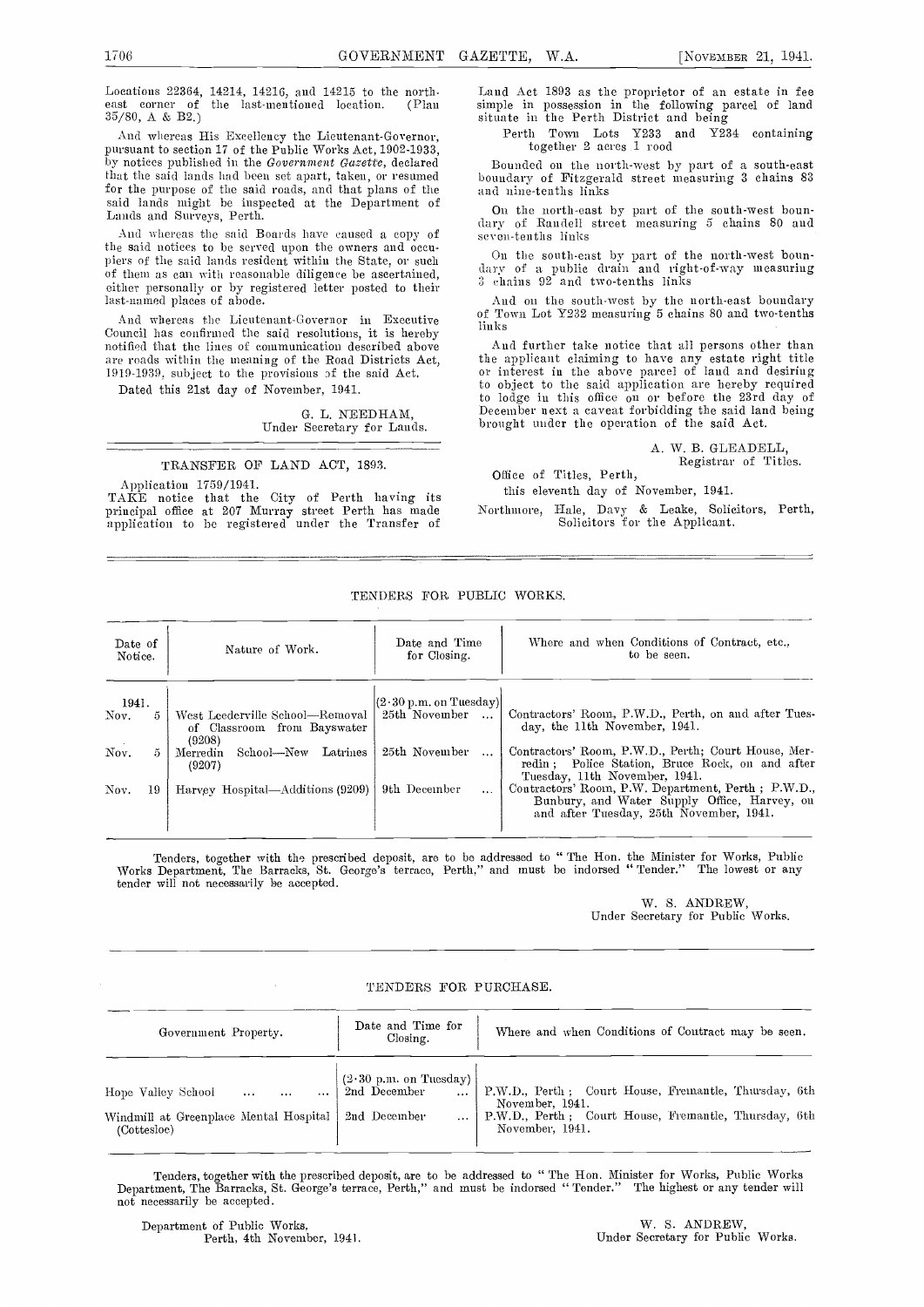# METROPOLITAN WATER SUPPLY, SEWERAGE, AND DRAINAGE DEPARTMENT.

M.W.S. 667/40.

 $\rm{NOTICE}$  is hereby given, in pursuance of section 96  $\rm ^{1095}$ of the Metropolitan Water Supply, Sewerage, and Drain-<br>age Act, 1909, that water mains have been laid in the 1056<br>undermentioned streets, in districts indicated:—

#### Perth Municipality.

1105/41-Lynton street, from Purslowe street to Lot 245 Southerly.<br>
245 Southerly.<br>
1001/41 Bank street, from Dane street to Lot 819 Basterly.

South-easterly.

Gosnelis Road District.

1053/41-Fremantle road, from Albany highway to Lot 3-Westerly,

#### Perth Road District.

1124/41-St. Brigid's terrace, from Lot 948 to Lot 946 -Easterly.

And the Minister for Water Supply, Sewerage, and Drainage is, subject to the provisions of the said Act, prepared to supply water from such mains to lands within rateable distance thereof.

Dated at Perth this 21st day of November, 1941.

### J. C. HUTCHINSON. Under Secretary.

#### METROPOLITAN WATER SUPPLY, SEWERAGE, AND DRAINAGE DEPARTMENT.

M.W.S. 667/40.

NOTICE is hereby given, in pursuance of section 96 of the Metropolitan Water Supply, Sewerage, and Drainage Act, 1909, that water mains have been laid in the undermentioned streets in districts indicated :-

#### Fremantle Municipality.

 $1054/41 - R.O.W.$  at rear of Lots 13 to 17, Lefroy street, from Smith street to Lot 14-Westerly.

#### Perth Municipality.

 $1086/41-\mbox{Seymour}$  avenue, from Highbury street to Lot 195—South-westerly.

 $1069/41$ -Seymour avenue, from Lot 79 to Lot 80-North-easterly.

 $1071/41$ -Purslowe street, from Lot 15 to Lot 1-West erly.

Nedlauds Road District.

 $1070/41$ -Haig road, from Beatrice road to Lot 36-<br>Sontherly.

 $1095/41$ -Riley road, from Lot 240 to Lot 239-Easterly.

 $\frac{1056}{41}$ Boronia avenue, from Lot 4196 to Lot 4195—Northerly.

Perth Road District.

 $1087/41$ -Ninth avenue, from Lot 371 to Lot 380-

North-westerly.<br>
1123/41—Lalor street, from Joyce street to Lot 30—<br>
Easterly.<br>
South Perth Road District.

1090/41—Labouchere road, from Lot 10 to Lot 7—Northerly.

And the Minister for Water Supply, Sewerage, and Drainage is, subject to the provisions of the said Act, prepared to supply water from such mains to lands within rateable distance thereof.

Dated at Perth this 14th day of November, 1941.

J. C. HUTCHINSON. Under Secretary.

#### MUNICIPAL CORPORATIONS ACT, 1906-1941.

Municipal Election.

Department of Public Works, Perth, 19th November, 1941.<br>IT is hereby notified, for general information, in accordance with section 113 of the Municipal Corporations Act, that the following gentleman has been elected a member of the undermentioned Municipal Council, to fill the vacancy shown in the particulars hereunder: ---<br>Date of Election; Member Elected (Surname and Christian Name) ; Ward; Occupation; How Vacancy occurred [(a) Retirement, (0) Resignation, (e) Death]; Name of Previous Member; Remarks.

Claremont Municipal Council.

6/11/41; Holmes, Rupert Stirling; North; clerk; (b) J. S. Johnstone,

> W. S. ANDREW, Under Secretary for Public Works.

# ROCKINGHAM ROAD BOARD.

THE public are hereby notified that A. A. Mortimer bias been appointed Traffic Inspector and Beach Caretaker to the Rockingham Road Board.

Dated this 11th day of November, 1941.

F. W. CHURCHER, Chairman.

P.W. 1135/41 ; Ex. Co. 9,261

Public Works Act, 1902–1933 ; Main Roads Act, 1930–1939.

LAND RESUMPTION.

#### Gravel Quarry at Forrestfield.

NOTICE is hereby given, and it is hereby declared, that the several pieces or parcels of land described in the Schedule<br>hereto—being all in the Canning District—have, in pursuance of the written approval and consent of His Lieutenant-Governor, acting by and with the advice of the Executive Council, dated the 20th day of November, 1941, been set apart, taken, or resumed for the purposes of the following public work, namely :- Gravel Quarry at Forrestfield.

And further notice is hereby given that the said pieces or parcels of land so set apart, taken, or resumed are marked off and more particularly described on Plan P.W.D., W.A., 29510 (L.T.O. Diagram 12075), which may be inspected at the<br>Office of the Minister for Works, Perth.

And it is hereby directed that the said lands shall vest in His Majesty for an estate in fee simple in possession for the public work herein expressed, freed, and discharged from all trusts, mortgages, charges, obligations

| No. on Plan<br>P.W.D., W.A.,<br>No. 29510. | Owner or Reputed Owner. |                                          | Description.                                                                     |    | Area.                                |
|--------------------------------------------|-------------------------|------------------------------------------|----------------------------------------------------------------------------------|----|--------------------------------------|
| $\cdots$                                   |                         | Gold Estates of Australia (1903) Limited | Lot 157 of Canning Location 11 (Certificate of  <br>Title Volume 324, Folio 104) | а. | r.<br>$\mathbb{P}$<br>$\overline{2}$ |

Certified correct this 11th day of November, 1941.

H. MILLINGTON, JAMES MITCHELL, Minister for Works. Licutenant.Governor in Executive Council.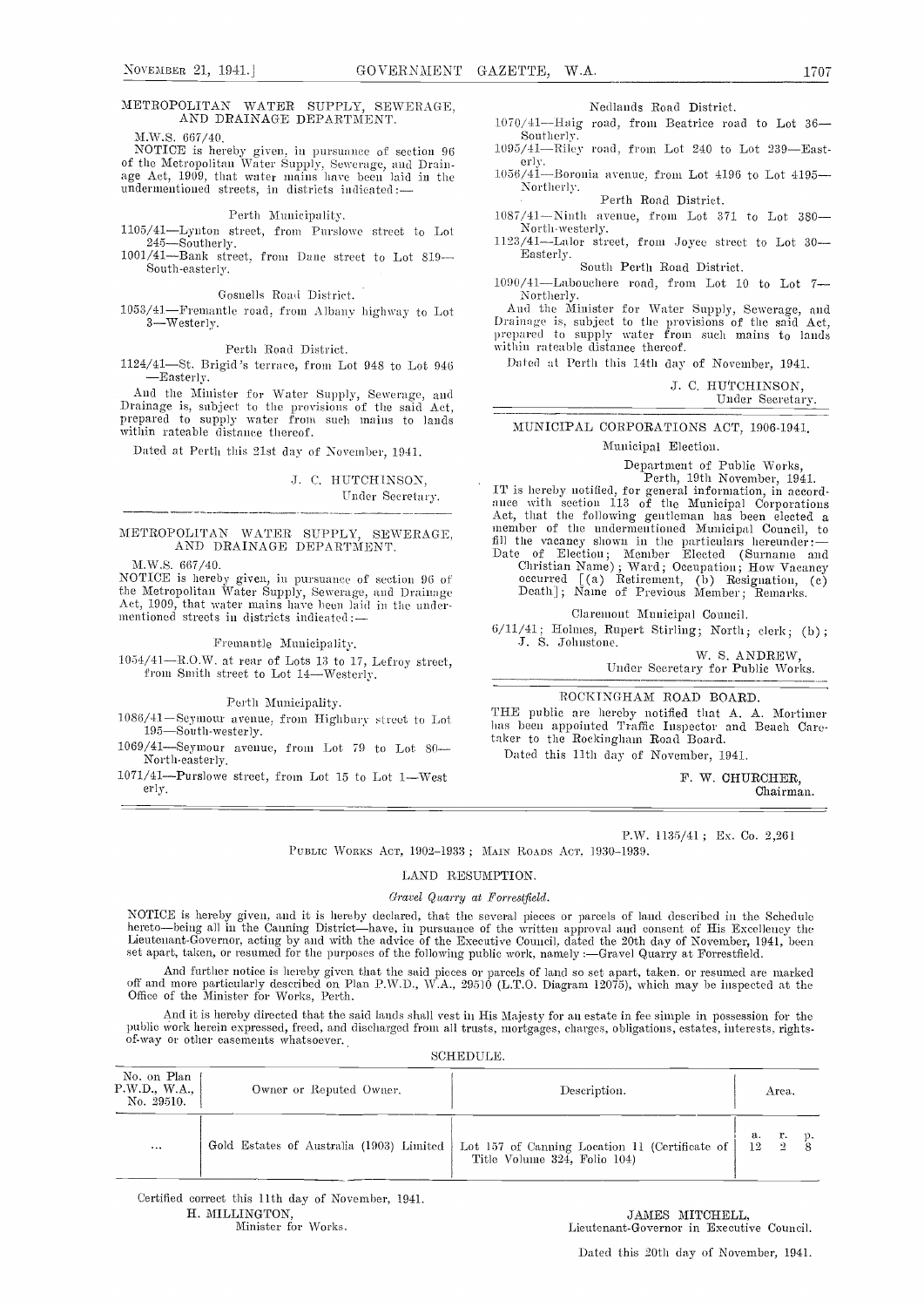#### ROAD DISTRICTS ACT, 1919-1939.

#### Morawa District Road Board.

By-law re Appointment of Employees.

P.W. 1092/28. THE Morawa Road Board, acting pursuant to section THE 204 (3) of the Road Districts Act, 1919-1939, hereby makes the following by-law:

(1) The secretary or foreman of the Board is hereby authorised, acting for and on behalf of the Board, to employ any casual or weekly servant required by the Board in connection with any works, but shall report Board at its meeting next following such employment, and the Board shall be deemed to have ratified the employment of any such servant, and such employment may be continued unless at such meeting the Board by resolution directs that the employment of the servant resolution directs that shall be discontinued.

(2) The authority given by this by-law shall be sup-<br>plementary to and shall not derogate from the power of the chairman of the Board under section 214 (3) of the Road Districts Act, 1919-1939.

Passed by the Morawa Road Board at a meeting held Passed by resolution of the Narem on the 13th day of September, 1941.

R. E. BURTON. Chairnian. w. MeLAREN, Secretary.

Approved

(Sgd.) H. MILLINGTON, Minister for Works.

Approved by His Excellency the Lieutenant-Governor in Executive Council this 11th day of November, 1941.

> (Sgd.) H. T. STITFOLD, Clerk of the Council.

ROAD DISTRICT8 ACT, 1919-1939.

#### Tableland Road Board.

By-law ye Appointment of Employees.

P.W. 24/30.

THE Tableland Road Board, pursuant to section 204 (3) of the Road Districts Act, 1919-1939, hereby makes the following by-law:-

following by-law: (1)<br>
(1) The secretary or foreman or supervisor of the hand<br>
Board is hereby authorised, acting on behalf of the Board, and<br>
to employ any casual or weekly servant required by the or v<br>
Board in connectio the fact of the employment of any such servant to the with Board at its meeting next following such employment, and the Board shall be deemed to have ratified the cm. ployment of ally such person, and such employment may be continued unless at such meeting timeBoard by resolution directs that the employment of the servant shall be discontinued.

(2) The authority given by this by-law shall be supplementary to and shall not derogate from the power of the chairman of the Board under section 214 (3) of the Road Districts Act, 1919-1939.

Made and passed by the Tableland Road Board at a<br>meeting held on the 10th day of September, 1941. Passed by resolution of the Intervalsed by resolution of the I

R. B. ANDREWS, Chairman. C. 0. FERGUSON, Secretary.

Recommended----

(Sgd.) H. MILLINGTON, Minister for Works.

Approved by His Excellency the Lieutenant-Governor in Executive Council this 1st day of October, 1941.

(Sgd.) H. T. STITFOLD, Cicrk of the Council.

# ROAD DISTRICTS ACT, 1919-1939.

Narembeen Road Board.

By-law re Appointment of Employees.

P.W. 1283/38.<br>THE Narembeen Road Board, acting pursuant to section 204 (3) of the Road Districts Act, 1919-1939, hereby makes the following by-law:—

(1) The secretary or foreman of the Board is hereby authorised, acting for and on behalf of the Board, to employ any casual or weekly servant required by the Board in connection with any works, but silall report the fact of the employment of any such servant to the Board at its meeting next following such employment, and the Board shall be deemed to have ratified the employment of any such servant, and such employment may be continued unless at such meeting the Board by resolution directs that the employment of the servant shall be discontinued.

(2) The authority given by this by-law shall be sup-<br>plementary to and shall not derogate from the power of the chairman of the Board under section 214 (3) of the Road Districts Act, 1919-1939.

Passed by resolution of the Narembeen Road Board

W. JARROTT, Chairman. S. C. LONGHURST, Secretary.

Approved

(Sgd.) H. MILLINGTON, Minister for Works

Approved by His Excellency the Lieutenant-Governor<br>in Executive Council this 11th day of November, 1941.

(Sgd.) H. T. STITFOLD,<br>Clerk of the Council.

#### ROAD DISTRICTS ACT, 1919-1939.

## Mullewa Road Board.

# By-law re Appointment of Employees. P.W. 1549/29.

THE Mullewa Road Board, acting pursuant to section 204 (3) of the Road Districts Act, 1919-1939, hereby makes the following by-law: The secretary or the foreman or the leading

hand of the Board is hereby authorised, acting for<br>and on behalf of the Board, to employ any casual<br>or weekly servant required in connection with any<br>works, and the foreman or leading hand shall forth-<br>with advise the secr such servant to the Board at its next meeting following such appointment, and the Board shall have<br>deemed to have ratified the employment of any such servant, and such employment may be continued un-<br>less at such meeting the Board by resolution directs

that such employment shall be discontinued.<br>(2) The authority given by this by-law shall be supplementary to and shall not derogate from the power of the chairman of the Board under section 214 (3) of the Road Districts Act, 1919-1939.

Passed by resolution of the Board at a meeting

.1, N. STEELE, Chairman. P. F. ROOKE, Secretary.

Recommended-

(Sgd.) H. MILLINOTON, Mimlister for Works.

Approved by His Excellency the Lieutenant. Governor in Executive Council this 11th day of Novemher, 1941.

(Sgd.) H. T. STITFOLD, Clerk of the Council.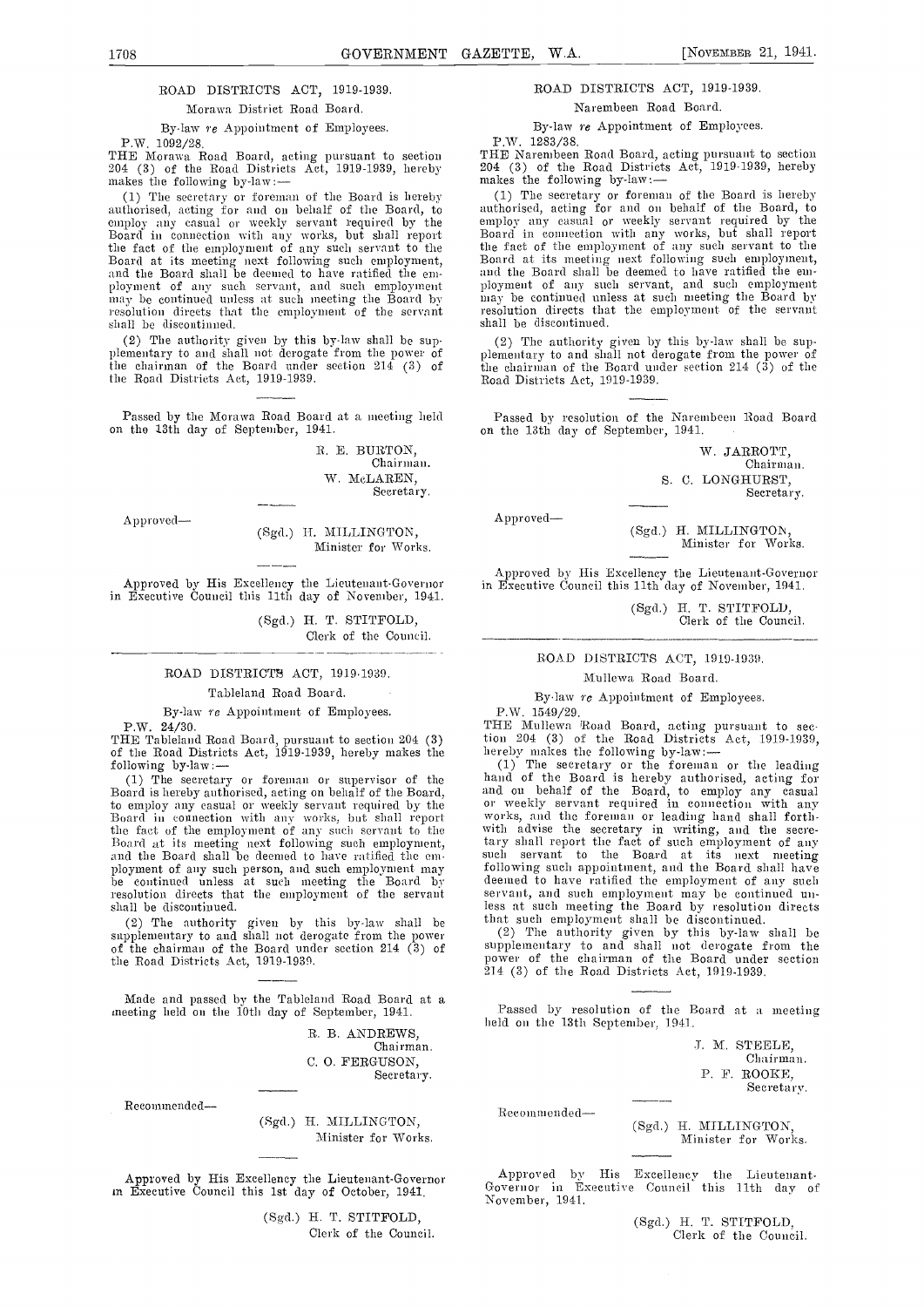# ROAD DISTRICTS ACT, 1919-1939. Swan Road Board.

#### By-law re Appointment of Employees.

P.W. 779/37.

THE Swan Road Board, acting pursuant to section <sup>204</sup> (3) of the Road Districts Act, 1919-1939, hereby wakes the following by-law:

The secretary or foreman of the Board is hereby  $(1)$ authorised, acting for and on behalf of the Board, to employ any casual or weekly servant required by the to en<br>Board in connection with any works, but shall report Boar the fact of the employment of any such servant to the Board at its meeting next following such employment; and the Board shall be deemed to have ratified the employnient of any such servant, and such employment may he continued, unless at such meeting the Board by may b resolution directs that the employment of the servant  $\frac{1}{s}$ 

(2) The authority given by this by-law shall be supplementary to and shall not derogate from the power of the chairman of the Board under section 214 (3) of the Road Districts Act, 1919-1939.

Made and passed at a meeting of the Board held on the 11th day of September, 1941.

E. THORLEY LOTON,

Chairman. W. B. CROSBIE,

Secretary.

Approved

(Sgd.) H. MILLINGTON, Minister for Works.

Approved by His Excellency the Lieutenant-Governor in Executive Council this 15th day of October, 1941

> (Sgd.) H. T. STITFOLD, Clerk of the Council.

# ROAD DISTRICTS ACT, 1919-1939.

# Mukinbudin Road Board.

By-law re Appointment of Employees.

P.W. 514/37.

The Mukinbudin Road Board, acting pursuant to section 204 (3) of the Road Districts Act, 1919-1939, hereby makes the following by-law:

(1) The secretary or the foreman of the Board is  $\frac{em_1}{em_2}$ <br>hereby authorised, acting for and on behalf of the  $\frac{em_2}{em_1}$ Board, to employ any casual or weekly servant required<br>by the Board in connection with any works, but shall Board<br>report the fact of the employment of any such servant<br>to the Board at its meeting next following such employ fled the employment of any servant, and such employment may he continued unless at such meeting the Board by resolution directs that the employment of<br>the servant shall be discontinued.

The authority given by this by-law shall be  $\qquad \text{of}$ supplementary to and shall not derogate from the power of the chairman of the Board under section 21.4 (3) of the Road Districts Act, 1919-1939.

.1. FERGUSON,

Chairman. T. B. CONWAY,

Secretary.

Approved

(Sgd.) H. MILLINGTON, Minister for Works.

Approved by His Excellency the Lieutenant-Governor in Executive Council this 15th day of October, 1941.

(Sgd.) H. T. STITFOLD, Clerk of the Council.

# ROAD DISTRICTS ACT, 1919-1939.

# Bridgetown Road Board.

## By-law re Appointment of Employees.

P.W. 719/38.

THE Bridgetown Road Board, acting pursuant to section 204 (3) of the Road Districts Act, 1919-1939, hereby makes the following by-law:

 $(1)$  The secretary or foreman of the Board is hereby authorised, acting for and on behalf of the Board, hereby authorised, acting for and on behalf of the Board, to employ any casual or weekly servant required by the Board in connection with any works, but shall report the fact of the employment of any such servant to the Board at its meeting next following such employment, and the Board shall be deemed to have ratified the emand the board shart be deemed to have rathed the comployment may be continued unless at such meeting the Board by resolution directs that the employment of the servant shall be discontinued.

The authority given by this by-law shall be sup plementary to and shall not derogate from the power of the chairman of the Board under section 214  $(3)$  of the Road Districts Act, 1919-1939.

Passed by resolution of the Bridgetown Road Board at a meeting held on the fifth day of September, 1941.

> .1. S. BAGSHAW, Chairman. C. V. DRAPER, Secretary.

Recommended-

(Sgd.) H. MILLINGTON, Minister for Works.

Approved by His Excellency the Lieutenant-Governor in Executive Council this 1st day of<br>October, 1941.

(Sgd.) H. T. STITFOLD, Clerk of the Council.

# ROAD DISTRICTS ACT, 1919-1939. Cranbrook Road Board.

# By-law re Appointment of Employees.

P.W. 1131/37.

AT the meeting on the 8th September, 1941, of the THE Cranbrook Road Board, acting pursuant to section above Board the resolution hereunder was carried: 204 (3) of the Road Districts Act, 1919-1939, hereby<br>The Mukinbudiu R THE Cranbrook Road Board, acting pursuant to section

> (1) The secretary or foreman of the Board is hereby anthorised, acting for and on behalf of the Board, to employ any casual or weekly servant required by the<br>Board in connection with any works, but shall report<br>the fact of the employment of any such servant to the<br>Board at its meeting next following such employment,<br>and the Bo ployment of any such servant, and such employment<br>may be continued unless at such meeting the Board by resolution directs that the employment of the servant shall be discontinued.

(2) The authority given by this by-law shall be sup-<br>plementary to and shall not derogate from the power<br>of the chairman of the Board under section 214 (3) of the Road Districts Act, 1919-1939.

Adopted by the Cranbrook Rood Board at a meeting held on 20th September, 1941.

> L. G. HORDACRE, Chairman. C. C. WILSON, Secretary.

Recommended-

(Sgd.) H. MILLINGTON, Minister for Works.

Approved by His Excellency the Lieutenant-Governor in Executive Council this 11th day of November, 1941.

> (Sgd.) H. T. STITFOLD, Clerk of the Council.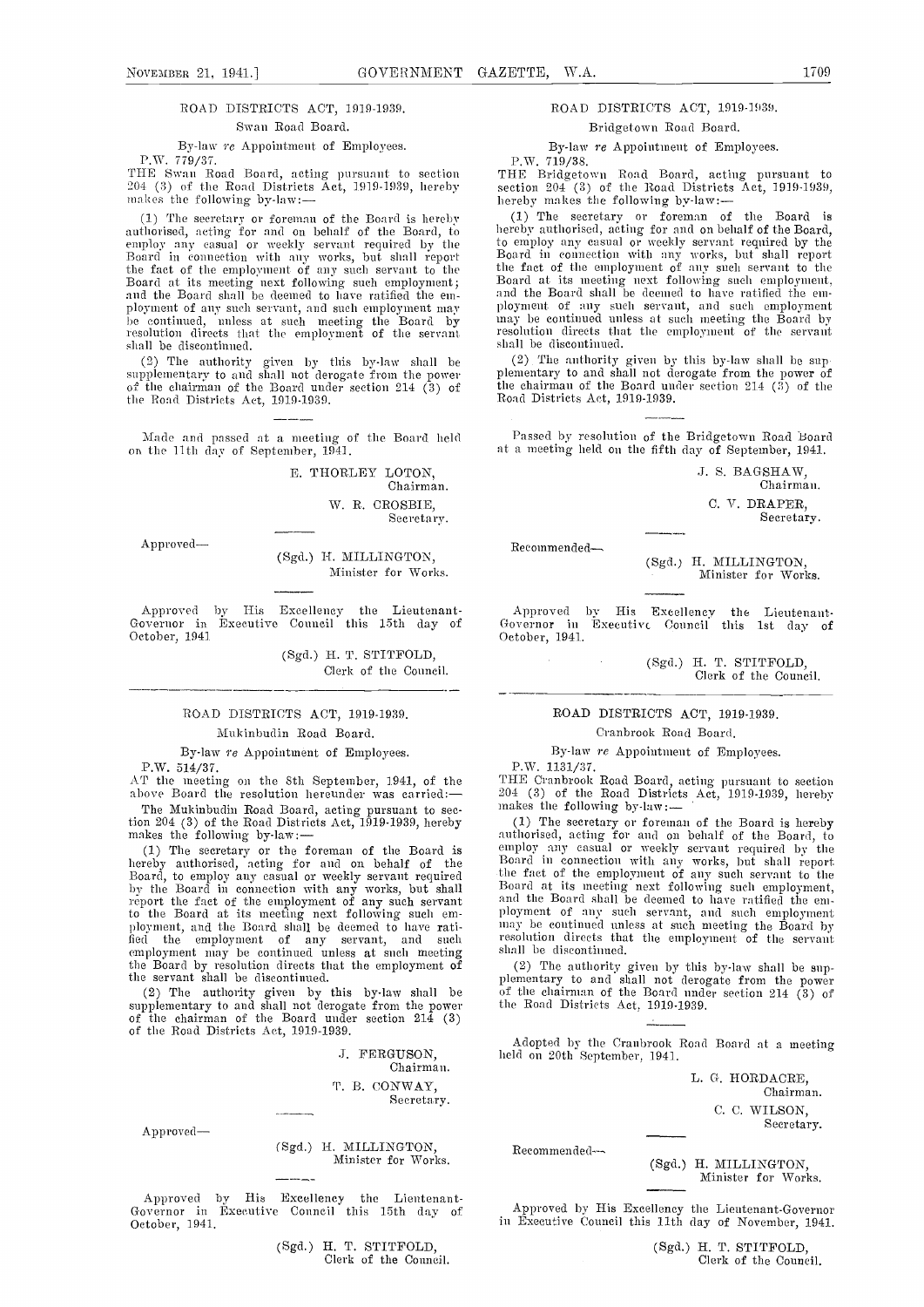# ROAD DISTRICTS ACT, 1919-1939. Wagin Road Board.

## By-law re Appointment of Employees. P.W. 2924/22.

(3) of the Road Districts Act, 1919-1939, hereby makes the following by-law:-

(1) The secretary or foreman of the Board is hereby within such camping site, thorised, acting for and on behalf of the Board, to the holder of the permit. tuthorised, acting for and on behalf of the Board, to eniplov any casual or weekly servant reqnired by the Board in connection yitli any works, but shall report the fact of the employment of any such servant to the  $\frac{1}{x}$ Board at its meeting next following such employment, and the Board shall he deemed to have ratified the employment of any such servant, and such employment may he continued unless at such meeting the Board by  $N<sub>g</sub>$ resolution directs that the employment of the servant shall be discontinued.

(2) The authority given by this by-law shall be ag supplementary to and shall not derogate from the power<br>of the chairman of the Board under section 214 (3) of<br>the Road Districts Act, 1919-1939.

Passed by resolution at a meeting of the Wagin Road Board held on the 12th day of September, 1941.

(1. AUSTIN W. PIESSE, Chairman. R. GLADSTONE, Acting Secretary.

Recommended-

#### (Sgd.) II. MILLINGTON, Minister for Works.

Approved by His Excellency the Lieutenant-Governor in Executive Council this 1st day of October, 1941.

> (Sgd.) H. T. STITFOLD, Clerk of the Council.

## THE ROAD DISTRICTS ACT, 1919-1939.

By-laws to Control Camping in the Northampton Road [L.S.]

P.W. 1325/35.

WHEREAS under the provisions of the Road Districts Act, 1919-1939, the Board of any district is empowered to make by-laws for all or any of the purposes mentioned in the said Act, the Northampton Road Board doth, in exercise of the powers aforesaid and of every<br>power enabling it in this behalf, hereby make the fol-<br>lowing by-laws:—  $\frac{1}{\ln}$ 

#### BY-LAW No. 122.

#### 1.-Camping.

No persons shall, except as hereinafter provided, camp, lodge, or tarry for a longer period than seven consecirtive days on any Crown lands or reserve or land the property of the Northampton Road Board, for the pur- pose of camping, lodging, or tarrying thereon.

#### 2.Permits for Camping.

Notwithstanding the provisions of clause (1), camp-<br>ing may be permitted in areas set apart for the pur-<br>pose by the Road Board, but not elsewhere, upon the issue of a permission by the secretary of the Road  $\overline{\phantom{a}}$   $\overline{\phantom{a}}$   $\overline{\phantom{a}}$  and subject to the following conditions:

The Board may at any time make and declare a schedule of charges and issue permits to persons desir-

ous of camping on any such areas.<br>(a) No person shall sublet any camp, or sell, give, or otherwise dispose of any permit to any person.

No person shall cut or otherwise destroy any trees or shrubs within the camping area, excepting only by permission of the inspector or ranger for clearing those areas actually required for erecting camps thereon.

those areas actually required for erecting camps thereon.<br>
(c) Campers must keep the area covered by their<br>
permit in a clean and saintary condition at all times.<br>
All rubbish capable of destruction by fire shall be<br>
burne all other rubbish shall be placed in the proper receptacles.

(d) Camping permits may at any time be withdrawn<br>by the Board, if in their opinion a breach of these bylaws has been committed, or if in their opinion it is desirable that the permit shall be terminated.

In the event of termination hereunder, the rental paid shall be forfeited to the Road Board, and no compensation shall be paid for the loss, damage, or incon-<br>venience suffered through the withdrawal of the permit.

P.W. 2924/22.<br>THE Wagin Road Board, acting pursuant to section 204 of the Road Board, or any person acting under their (e) Subject to the right of the officers and employees of the Road Board, or any person acting under their instructions, or any police officer, to enter any camping site at any time, no persons shall enter into or remain within such camping site, except with the permission of the holder of the permit.

No fires shall he lighted 011 any camping area, except in places approved by the secretary.

Perunts issued shall be for a period of twelve months only, and an extension of this period can only he obtained by the approval of tire Board granted at

a Board meeting.<br>Notwithstanding anything to the contrary contained ing, upon application by an old age or other pensioner, agree to the issuing of a permit for the erection of a wood and iron camp for permanent occupation by the person to whom the permit is issued.

(h) Business of any description will not be allowed on any camping area.

## 3.-Penalty.

For every offence against the provisions of these by-<br>laws the offender shall, upon conviction before any one or more justices of the peace, forfeit and pay a penalty not exceeding twenty pounds.

#### Schedule of Fees.

For each private camping site—one pound  $(f1)$ , to be paid on or before the 1st day of January in each year. Such fee shall include a permit to erect or occupy<br>a camp, which shall be known and designated by the<br>name of the person to whom such permit is issued, and this permit shall only apply to the building so designated thereon.

Passed by resolution of the Northampton Road Board at Northampton eu the 13th day of September, 1941. Tire Common Seal of the Northampton Road Board

was hereunto affixed in the presence of-

F. A. PORTER, Chairman. C. F. FRASER, Secretary.

Recommended-

(Sgd.) H. MILLINGTON, Minister for Works.

Approved by His Excellency the Lieutenant-Governor in Executive Council this 11th day of November, 1941.

(Sgd.) H. T. STITFOLD, Clerk of the Council.

# THE ROAD DISTRICTS ACT, 1919-1939.

South Perth Road District By-law No. 4.

Appointment and Dismissal of Officers and Servants. IN pursuance of the powers in that behalf contained in the Road Districts Act, 1919-1939, the South Perth Road Board makes the following by-law relating to the appointment and dismissal of officers and servants, to<br>be numbered No. 4:---

- In this by-law, subject to the context—<br>Board'' means the South Perth Road Board.
- 
- Chairman'' means the chairman of the Board
- and includes any deputy or acting chairman. "Engineer'' means the engineer of the Board and includes any other person authorised to act as<br>such for the time being.
- ''Labourer'' means a person engaged on outside manual work on a daily or weekly hiring.
- ''Secretary'' means tire secretary of the Board and includes any other person authorised to act as such for the time being.

 $(1)$  Subject to the next following subclause, no officer or servant (other than labourers) shall be ap-<br>pointed except—<br>(a) by a resolution of the Board; or<br>(b) by some person authorised by a resolution of

 $(b)$  by some person authorised by a resolution of the Board to make such appointment.

In every case the resolution of the Board shall spe-<br>cify the remuneration to be paid to the person so appointed.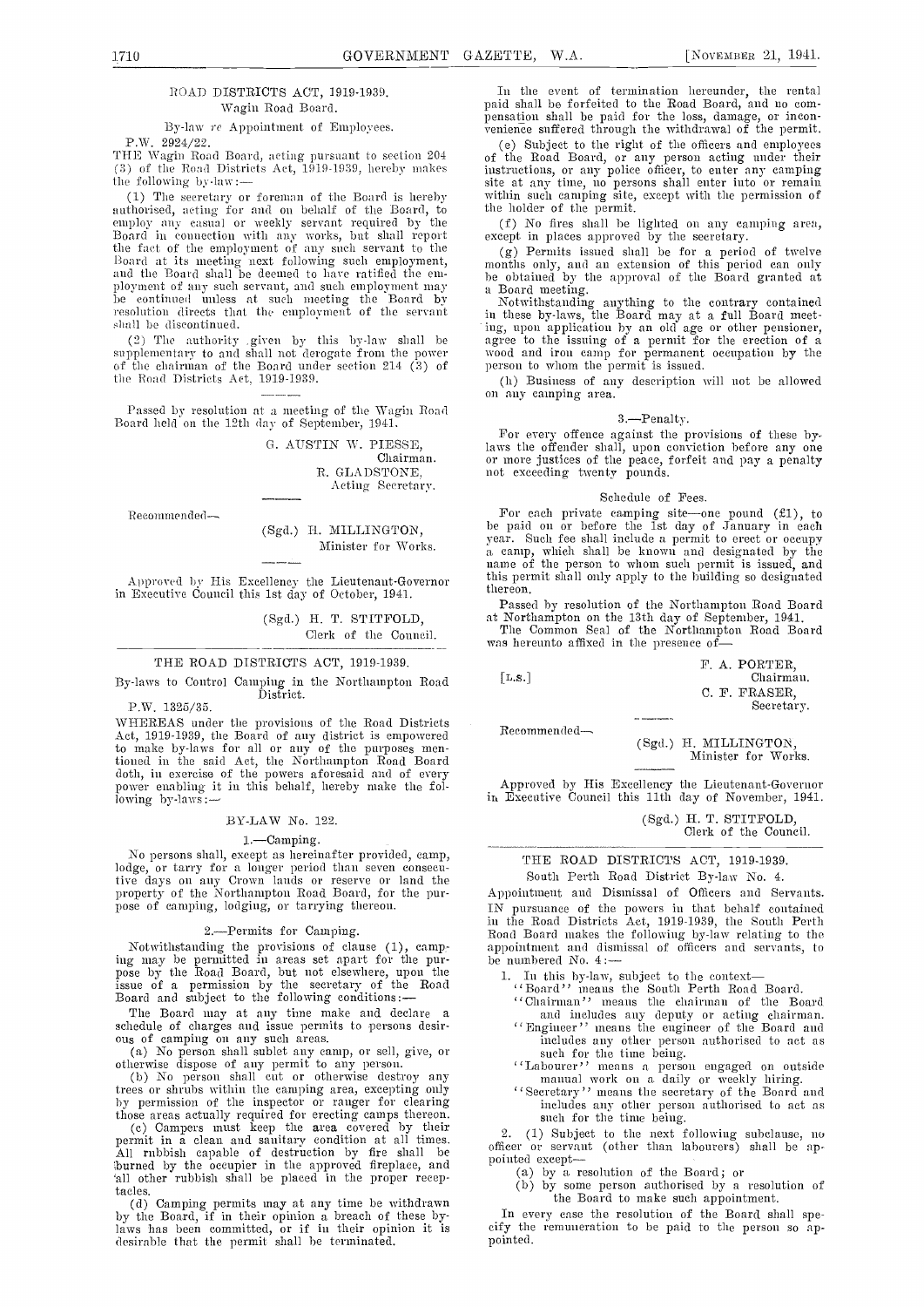(2) If in the opinion of the chairman it is advisable to appoint an officer or servant before the next meet-<br>ing of the Board, the chairman may make such appoint-<br>ment, but such appointment shall lapse at the con-<br>clusion of the next following meeting of the Board, un-<br>Passe less it is confirmed by a resolution of the Board at such  $\alpha$ meeting.

3. No officer or servant (other than labourers) shall be dismissed, except by a resolution of the Board.<br>4. If in the opinion of the chairman it is advisable

that any officer or servant should be suspended from<br>his employment by the Board, the chairman may by writlug nuder his hand suspend such officer or servant.

The fact of such suspension shall be reported to the

next following meeting of the Board.<br>5. (1) The engineer may from time to time engage<br>such labourers as he may think necessary for carrying<br>out the work entrusted to him by the Board, and the<br>engineer may dismiss any labou in his opinion no longer required by the Board.<br>(2) The engineer shall have no authority to engage

(2) The engineer signal have no automatic terms of the Industrial Award from time to time in force in respect of such labourer.

(3) The engineer shall within 24 hours of the engagement or dismissal of any labourer notify to the secretary in writing the name and classification of such labourer.

Passed by a resolution of the South Perth Road Board at a meeting held on the 10th October, 1941.

> F. VINCENT, Chairman. E. J. JOHNSON, Secretary.

Recommended-

(Sgd.) H. MILLINGTON, Minister for Works.

Approved by His Excellency the Lieutenant-Governor in Executive Council this 11th day of November, 1941.

> (Sgd.) H. T. STITFOLD, Clerk of the Council.

# WESTERN AUSTRALIAN GOVERNMENT TENDER BOARD.

# Accepted Tenders.

| Tender<br>Board<br>No. | Date.            | Contractor.                       | Sche-<br>dule<br>No.     | Particulars.                                                                                                                                                                                                                                                           | Department<br>concerned.                                                                                                              | Rate.                                                                                   |
|------------------------|------------------|-----------------------------------|--------------------------|------------------------------------------------------------------------------------------------------------------------------------------------------------------------------------------------------------------------------------------------------------------------|---------------------------------------------------------------------------------------------------------------------------------------|-----------------------------------------------------------------------------------------|
| 629/41                 | 1941.<br>Nov. 14 | R. Newbury<br>$\cdots$            | 250 <sub>A</sub><br>1941 | Purchase and Removal of House<br>on Jilbadji Location 380, as                                                                                                                                                                                                          | Lands<br>$\cdots$<br>.                                                                                                                | for $£45$ .                                                                             |
| 669/41                 | do.              | Atkins $(W.A.)$ ., Ltd            | 270A,<br>1941            | per Item 1<br>55 only "Richardson" Standard<br>Viscous Oil Filters, 2 in. thick,                                                                                                                                                                                       | Public Works<br>$\sim 100$                                                                                                            | £3 10s. each.                                                                           |
| 709/41                 | $d\sigma$ .      | E. C. Lawrence<br>$\cdots$        | 301 <sub>A</sub><br>1941 | $20$ in. x $20$ in., as per Item 1,<br>Government<br>delivered<br>to<br>Chemical Laboratory, East<br>Perth<br>Marble Chips, as follows :-<br>Item $1 - 1\frac{1}{4}$ tons Marble Chips,<br>White, No. "0"<br>Item 5-12 tons Marble Chips,                              | do.<br>$\sim$ .<br>$\cdots$<br>$\cdots$<br>$\sim$ $\sim$<br>$\cdots$<br>$\cdots$                                                      | $£8$ $2s$ $6d$ per<br>ton.<br>£8 $2s$ .<br>6d. per                                      |
| , ,                    | do.              | Geo. Wills & Co., Ltd.            | , ,                      | White, No. 2<br>Delivered to Perth Hospital<br>Marble Chips, as follows :-<br>Item $2-20$ ewt. Black, No.<br>(0, 0)                                                                                                                                                    | do.<br>$\sim$<br>$\cdots$<br>$\cdots$<br>$\sim$ $\sim$                                                                                | ton.<br>lls. 6d. per cwt.                                                               |
| , ,                    | do.              | Webster Green & Co.<br>Pty., Ltd. | ,                        | Item 3-160 cwt. Black, No.<br>2<br>Item 4-80 cwt. Green, No. 2<br>Delivered to Perth Hospital<br>Marble Chips and Chrome Green<br>Dry Colour, as follows :-<br>Item $6-40$ ewt.<br>Marble<br>Chips, Yellow, No. 1<br>Item 7-5 ewt. Pure Chrom-<br>ium Green Dry Colour | $\cdots$<br>$\cdots$<br>$\cdots$<br>$\cdots$<br>.<br>$\cdots$<br>do.<br>$\cdots$<br>$\cdots$<br>$\cdots$<br>$\cdots$<br>.<br>$\cdots$ | lls. 6d. per cwt.<br>11s. 6d. per cwt.<br>11s.7 <sup>1</sup> d. per ewt.<br>3s. per lb. |
| 676/41                 | do.              | R. A. Caridi<br>$\cdots$          | 273A,<br>1941            | Delivered to Perth Hospital<br>Approx. 7,000 Cords of Firewood<br>for No. 4 Pumping Station, as                                                                                                                                                                        | Public<br>Works.<br>Water Supply                                                                                                      | 23s, per cord.                                                                          |
| 703/41                 | do.              | Geo. Kent (W.A.)., Ltd.           | 297A,<br>1941            | per Item 1<br>Approx. 8 only 4 in. Kent Trade<br>Type Water Meters, as per<br>Item 1 (Makers-Davies, Shep-<br>hard Pty., Ltd., Melbourne)                                                                                                                              | Metropolitan Water  <br>Supply                                                                                                        | $£105$ each.                                                                            |

# Cancellation of Contract.

| Tender Board No. | Date.     | Contractor, | Particulars.                                                          |
|------------------|-----------|-------------|-----------------------------------------------------------------------|
| 629/41           | 1941.     | R. Newbury  | Purchase of House on Jilbadji Location 380, as per Item 1 of Schedule |
|                  | Nov. $14$ | $\cdots$    | 250a, 1941, at £51                                                    |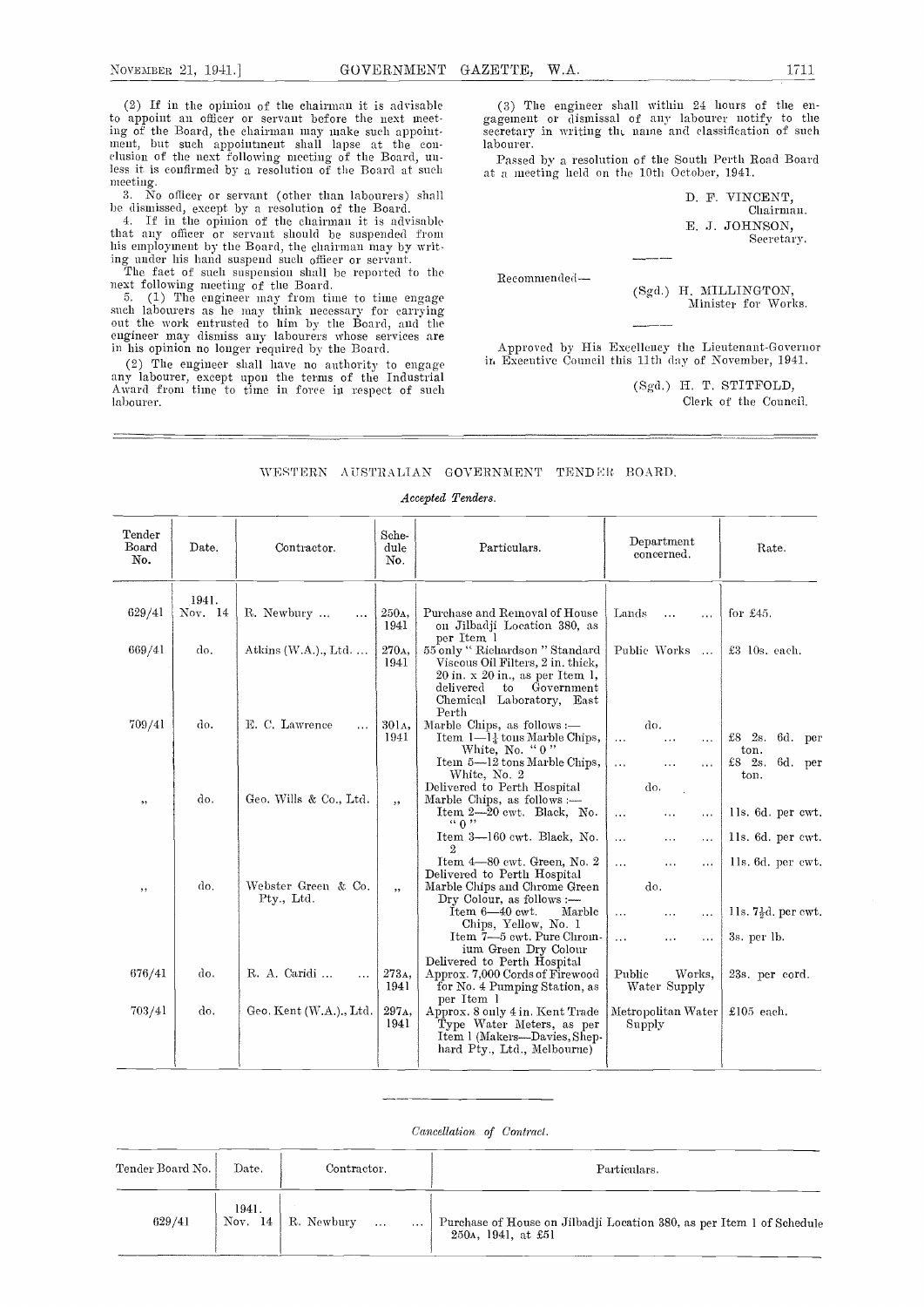# WESTERN AUSTRALIAN GOVERNMENT TENDER BOARD-continued.

# TENDERS FOR GOVERNMENT SUPPLIES

|                      | Date of<br>Advertising. |                                  | Schedule No.                             |                        | Supplies required.                                                                                                                                                                                                                                           | Date of<br>Closing.                     |
|----------------------|-------------------------|----------------------------------|------------------------------------------|------------------------|--------------------------------------------------------------------------------------------------------------------------------------------------------------------------------------------------------------------------------------------------------------|-----------------------------------------|
|                      | 1941.                   |                                  |                                          |                        |                                                                                                                                                                                                                                                              | 1941.                                   |
| Oct. 30              |                         |                                  | 317A. 1941                               | $\ddotsc$              | Electric Lift, 2-ton, together with Structure carrying the Lift, for State Imple-                                                                                                                                                                            |                                         |
|                      |                         |                                  |                                          |                        | ment Works<br>المتفاد المتفاد الفقار الفقد المفقار القفار الفقرات القفرات                                                                                                                                                                                    | Extended to<br>Nov. 27                  |
| Oct.                 | $\overline{2}$          | $\sim$ . $\sim$                  | 257 <sub>A</sub> , 1941                  | $\ddotsc$              | Underground Cable, 1,840 yds., and Cable Boxes, 36 only, for New Perth<br>$\ddotsc$                                                                                                                                                                          | Extended to<br>Nov. 27                  |
| Oct.                 | 30                      | $\sim$ $\sim$ $\sim$             | $304A - 315A$ .                          | 1941                   | Firewood for State Batteries at Boogardie, Coolgardie, Cne, Mt. Ida, Norseman,<br>Ora Banda, Payne's Find, Peak Hill, Sandstone, Warriedar, Wihna, and<br>Yarri, as required during the year ending 31st December, 1942<br>$\sim$ $\sim$ $\sim$<br>$\ddotsc$ | Nov. 27                                 |
| Nov.                 | 6                       | $\ddotsc$                        | 325A and 326A,<br>1941                   |                        | Uniforms-Summer, 1942, and Winter, 1942-43, for the Railway and Tram-<br>way Department<br>$\mathbf{r}$<br>$\ddotsc$                                                                                                                                         | Nov. 27                                 |
| Nov. 13              |                         | $\ddotsc$                        | 329 <sub>A</sub> . 1941                  | $\ddotsc$              | Firewood for Government Institutions, Hospitals, Departments, etc., at                                                                                                                                                                                       |                                         |
|                      |                         |                                  |                                          |                        | Claremont, Fremantle, and Perth, as required during the year 1942<br>$\ddotsc$                                                                                                                                                                               | Nov. 27<br>Nov. 27                      |
| Nov. 13<br>Nov. 13   |                         | $\ldots$<br>$\ddotsc$            | 332A, 1941<br>333 <sub>A</sub> , 1941    | $\ddot{\phantom{a}}$   | Firewood for Muresk Agricultural College during the year 1942<br>Cartage of Firewood from Rail to King Edward Memorial Hospital and/or                                                                                                                       |                                         |
|                      |                         |                                  |                                          | $\ddotsc$              | Infections Diseases Hospital, West Subiaco, during the year 1942                                                                                                                                                                                             | Nov. 27                                 |
| Nov. 13              |                         |                                  | 336a. 1941                               | $\ddotsc$              | Marine Hand Starting Diesel Engine, capable of driving a Launch of 35 ft.<br>overall length, 9 ft. beam, 4 ft. 7 in. moulded depth, and 3 ft. draught,                                                                                                       |                                         |
|                      |                         |                                  |                                          |                        | at a speed of not less than $7\frac{1}{2}$ knots, 1 only                                                                                                                                                                                                     | Nov. 27                                 |
| Nov. 13              |                         |                                  | 340 <sub>A</sub> , 1941                  | $\mathbf{r}$           | Motor Spares, Cylinder Boring, etc., for the East Perth Repair Shop during six<br>$(6)$ months ending 30th June, 1942                                                                                                                                        | Nov. 27                                 |
| Nov. 13              |                         | $\sim$ .                         | 341a, 1941                               | $\ddotsc$              | Screened Quartz Gravel, $\frac{7}{8}$ in., 1,245 cub. yds., for Geraldton Aerodrome                                                                                                                                                                          | Nov. 27                                 |
| Nov. 13              |                         | $\ddotsc$                        | $\mathbf{r}$ , $\mathbf{r}$<br>$\ddotsc$ | $\ddotsc$              | Burial of Deceased Destitute Persons and Natives at various Towns throughout                                                                                                                                                                                 |                                         |
|                      |                         |                                  |                                          |                        | the State during $1942 \ldots \ldots \ldots \ldots$<br>$\cdots$<br>$\sim 100$ km $^{-1}$<br>$\mathbf{r}$                                                                                                                                                     | Nov. 27                                 |
| Nov. 13              |                         | $\sim$                           | $\ddotsc$<br>$\ddotsc$                   |                        | Burial of Deceased Destitute Persons and Natives within the Metropolitan<br>Area during a period of one (1) or alternatively three (3) years commencing                                                                                                      |                                         |
|                      |                         |                                  |                                          |                        | 1st January, 1942<br>المستحدث والمتفاد والمتفاد والمتفاد والمتفاد<br>$\mathbf{r}$                                                                                                                                                                            | Nov. 27                                 |
| Nov. 20              |                         |                                  | 342 <sub>A</sub> . 1941                  | $\ldots$               | Motor Car Hire between the Mosman Park Railway Station and the Green-                                                                                                                                                                                        |                                         |
|                      |                         |                                  |                                          |                        | place Inebriates' Home during the year ending 31st December, 1942                                                                                                                                                                                            | Nov. 27<br>Nov. 27                      |
| Nov. 20<br>Nov. 20   |                         | $\sim$ $\sim$<br>$\sim$ . $\sim$ | 343a, 1941<br>344 <sub>A</sub> , 1941    | $\ddotsc$<br>$\ddotsc$ | Packing Cases as required during the year 1942<br>Guttering, Down Pipe, Ridgecap, etc., as required during the six (6) months                                                                                                                                |                                         |
|                      |                         |                                  |                                          |                        |                                                                                                                                                                                                                                                              | Nov. 27                                 |
| Nov. 20              |                         | $\sim$ $\sim$                    | 345A, 1941                               | $\ddotsc$              |                                                                                                                                                                                                                                                              |                                         |
| Nov. 20              |                         |                                  |                                          |                        | months ending 30th June, $1942$                                                                                                                                                                                                                              | Nov. 27                                 |
|                      |                         | $\sim$ $\sim$                    | 346 <sub>A</sub> , 1941                  | $\ddotsc$              | Tubular Metal Lounges, Standard, for Hospitals, as required during a period<br>from date of acceptance of tender to 31st March, 1942<br>$\ldots$                                                                                                             | Nov. 27                                 |
| Nov. 20              |                         | $\ddots$                         | 347A, 1941                               | $\cdots$               | Identification Plates for Bicycles, 40,000 only        Bolts and Nuts, Coach Screws and Nuts, as required during the six (6) months                                                                                                                          | Nov. 27                                 |
| Nov. 20              |                         | $\sim$                           | 348A, 1941                               | $\mathbf{1}$ .         |                                                                                                                                                                                                                                                              |                                         |
| Nov. 20              |                         | $\sim$ .                         | 351a, 1941                               | $\ddotsc$              | ending 30th June, 1942<br>Pipes— $\overline{4}$ in. internal diameter Cast Iron, or alternatively, $4\frac{3}{4}$ in. external                                                                                                                               | Nov. 27                                 |
|                      |                         |                                  |                                          |                        | diameter Asbestos-cement, approximately 100,000 lin. ft.<br>$\sim$                                                                                                                                                                                           | Nov. 27                                 |
| Nov. 20              |                         | $\sim$ .                         | 353A, 1941                               | $\ddotsc$              | Stoneware Pipes and Specials<br>$\ddotsc$                                                                                                                                                                                                                    | Nov. 27<br>Dec.<br>4                    |
| Nov. 13<br>Nov. 13   |                         | $\sim$<br>$\sim$                 | 337A, 1941<br>338A, 1941                 | $\ddotsc$<br>$\ddotsc$ | Locomotive Cylinder Oil for Superheated Steam, 10,000 gallons<br>$\sim$ .<br>Oilskins, Mackintoshes, Cap Covers, and Leather Leggings for Railways and                                                                                                       |                                         |
|                      |                         |                                  |                                          |                        | Tramways<br>$\sim 100$<br><b>Carlos</b>                                                                                                                                                                                                                      | Dec.<br>$\overline{4}$                  |
| Nov. 20              |                         | $\sim$ $\sim$                    | $\ddotsc$                                | $\mathbf{r}$ is a      | Shoeing Police Horses in various towns throughout the State during the                                                                                                                                                                                       |                                         |
|                      |                         |                                  |                                          |                        | vear 1942<br>$\sim$ $\sim$                                                                                                                                                                                                                                   | $\overline{4}$<br>Dec.<br>$\mathbf{11}$ |
| Nov. $20$<br>Nov. 20 |                         | $\ldots$<br>$\ddotsc$            | 349A, 1941<br>350 <sub>A</sub> , 1941    | $\cdots$               | Transformer, 300 K.V.A., 20,000/440V., 40-cycle, 3-phase, Oil-cooled, 1 only<br>Wagon Axle Oil, 20,000 gallons<br>$\sim$ 100 $\sim$                                                                                                                          | Dec.<br>-11<br>Dec.                     |
| Nov. $20$            |                         | $\ddotsc$                        | 354A, 1941                               | $\ldots$<br>$\ddotsc$  | Cast Iron Shuice Valves, Flanged and Socketed, 3 in., 4 in., 6 in., and 8 in.                                                                                                                                                                                |                                         |
|                      |                         |                                  |                                          |                        | diameter, approximately 345 only<br>المتداري التبدي المتداري التبدي المتدار<br>$\mathbf{A}$                                                                                                                                                                  | Dec. 11                                 |
| Nov. 20              |                         | $\sim$ $\sim$                    | 356A, 1941                               | $\ddotsc$              | Locomotive Cylinder Oil for Saturated Steam, 20,000 gallons Straight Mineral<br>and 10,000 gallons Compounded<br>$\ddotsc$                                                                                                                                   | Dec. 11                                 |
|                      |                         |                                  |                                          |                        |                                                                                                                                                                                                                                                              |                                         |
|                      |                         |                                  |                                          |                        | For Sale by Tender.                                                                                                                                                                                                                                          |                                         |
| Nov. 13<br>Nov. 20   |                         | . 1<br>$\sim$                    | 334a, 1941<br>355A, 1941                 | $\sim$<br>$\ddotsc$    | Building situated on Collie Lot 1188, where inspection can be made<br>$\sim 100$<br>Houses, 10 only, and secondhand Timber, as they now stand at Canning Dam,                                                                                                | Nov. 27                                 |
|                      |                         |                                  |                                          |                        | where inspection can be made $\ldots$ $\ldots$ $\ldots$ $\ldots$ $\ldots$<br>$\cdots$                                                                                                                                                                        | Dec. 11                                 |

Tenders addressed to the Chairman, Tender Board, Perth, will be received for the above.mentioned supplies until 215 p.m. on the date of closing.

Tenders must be properly indorsed on envelopes, otherwise they are liable to rejection.

Tender forms and full particulars may be obtained on application at the Tender Board Office, Murray street, Perth.

No tender necessarily accepted.

Dated the 20th November, 1941.

G. L. NEEDHAM, WA. Government Tender Board

### CASH ORDER LOST.

Agricultural Bank, Perth, 12th November, 1941.

THE undermentioned Cash Order drawn by the Agri-<br>
cultural Bank has been lost and payment has been please<br>
stopped, it is proposed to issue a fresh Cash Order in repres lieu thereof.

0/0 No. 6621; £6 i9s. lid.; Growus, J.; 3/11/41; Northam.

C. ABEY, General Manager.

# COAL MINES REGULATION ACT, 1902-1926.

Department of Mines, 2955/36. Perth, 11th November, 194]..

THE Honourable the Minister for Mines has been pleased to reappoint Daniel Kenneth Davies as owners representative on the Board of Trustees of the Colli Coal Mines Accident Relief Fund Trust as from th 23rd day of October, 1941.

(Sgd.) A. H. TELFER, Under Secretary for Mines.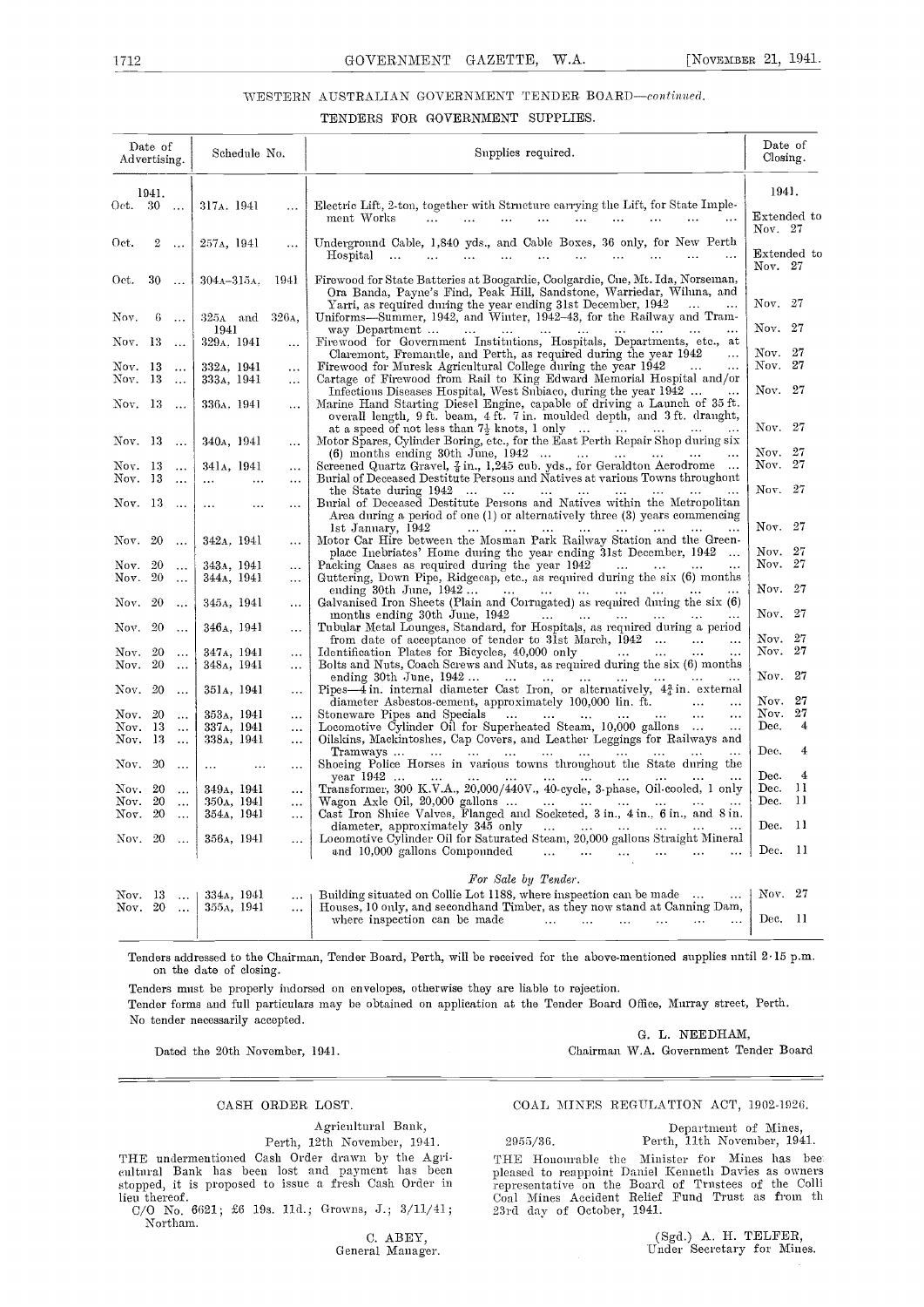# GREENBUSHES DISTRICT VERMIN BOARD.

NOTICE is hereby given, under section 96 (2) of the <sup>nine v</sup><br>Vermin Act, 1918, that all owners of land in the Green-<br>bushes District Vermin Board must carry out the work of destroying rabbits on the whole of their properties three times, as set out below

#### Zone 1.

First drive starts 5th January, finishes 20th January, 1942. Second drive starts 10th February, finishes 24th Febru-

# Zone 2.

First drive starts 12th January, finishes 27th January, 1942.

Second drive starts 17th February, finishes 5th March, 1942.

Third drive starts 10th April, finishes 26th April, 1942.

#### Zone 3.

First drive starts 19th January, finishes 5th February, 1942.

Second drive starts 24th February, finishes 13th March, 1942.

Third drive starts 10th April, finishes 4th May, 1942. The first and second poisoning to he a phosphorus poisoning; the third poisoning must be a strychnine poisoning. Wholesale poisoning with jam and strych- nine will not be passed and no extension of time will be

By order of the Board,

H. S. BARRYMORE,

Secretary.

## Greenbushes, 10th November, 1941.

KUNUNOPPIN-TRAYNING VERMIN BOARD.

Second drive starts 13th April, finishes 19th April, 1942.<br>
Third drive starts 13th April, finishes 19th April, 1942.<br>
Zone 2. 1941, to the 31st March, 1942.<br>
Third drive starts 13th April, finishes 19th April, 1942. NOTICE is hereby given that all owners or ocenpiers of laud situated witlnu the above Vermin District are required to commence poisoning and satisfactorily de-<br>stroying all rabbits on their properties, and the roads

> The means to be adopted shall be as follow :---A fur-<br>row not less than four miles in length shall be drawn on each holding of 1,000 acres or less, in which poisoned baits must be laid not more than four feet apart, once a week, commencing from the 1st December, 1941.

> Owners or occupiers of holdings over 1,000 acres shall be required to do additional mileage of poisoning, at the rate of four miles per 1,000 acres, calculated in proportion to the area over 1,000 acres held. In addition, all burrows on cleared laud and adjoining roads shall be effectively fumigated or ploughed in.

> > By order of the Board,

J. M. FELGATE, Secretary.

#### WESTERN AUSTRALIAN GOVERNMENT RA1LWAYS.

#### C.A./G. 9117.

IT is notified, for general information, that with the approval of the Minister, as required by section 22 of the Government Railway Act, 1904-1933, the following alterations and additions have been made to the scales of charges now appearing in the Goods Rates Book dated 1st March, 1935:-

#### Goods Rates Book.

Page 10: from 24.10.1941: Firewood Traffic-Minimum for ''Ge'' trucks, all stations, Coolgardie and East thereof (including Norseman Line):-Delete 8 tons, insert 6 tons.

Page 69: from 10.10.1941: Shunting Charges-Insert:-Mr. J. Cotterill, lease of land, with use of siding near stockyards, West Perth, shunting charge of 2s. and 4s. per four- and eight-wheeled truck.

Page 110: from 31.10.1941: Empty Bottles-Insert:--Empty bottles from Big Bell to Perth, 34s. per ton, minimum 4 tons per four- and 8 tons per eight-wheeled

truck.<br>Pages 115 and 116: from 1.10.1941: Special Rate for fresh Fruit and Vegetables<br>on a through Bill of Lading to North-West Ports and Sidings on the Port Hedland-<br>Marble Bar Railways:—Amend all reference to 5s. 3d. per Pages 115 and 116: from 1.10.1941: Special Rate for fresh Fruit and Vegetables<br>on a through Bill of Lading to North-West Ports and Sidings on the Port Hedland-<br>Marble Bar Railways:—Amend all reference to 5s. 3d. per case t

 $6 \text{ tons}$ ).

IN THE MATTER OF THE COMPANIES ACT, 1893, and in the matter of Sands Retreatment, Limited ay of  $\ddot{\text{a}}$  (in lignificial) (in liquidation).

## Notice of Liquidation.

NOTICE is hereby given that, at a general meeting held at 22 Boulder road, Kalgoorlie, on Thursday, the 6th day of November, 1941, the following special resolution was passed:-That the Company be wound up voluntarily and that John Windsor Cranston, Com-<br>pany Director, of Boulder road, Kalgoorlie, he appointed Liquidator.

Dated at Kalgoorlie this 19th day of November, 1941.

J. W. CRANSTON, Chairman of meeting.

THE COMPANIES ACT, 1893-1938.

NOTICE is hereby given that, under the provisions of section 67 of the abovenamed Act, the name of General

Cycles (Aust.), Linuted, duly incorporated on the 19th day of January, 1939, has been changed to Ampli-Voice,

Dated this 18th day of November, 1941.

|                        | G. J. BOYLSON,          |
|------------------------|-------------------------|
| $\lceil$ L.S. $\rceil$ | Registrar of Companies. |

#### THE COMPANIES ACT, 1893.

Austral Bronze Company Pty., Limited.

NOTICE is hereby given that the Registered Office of the abovenamed Company has been changed and is now ituate at Room 3, Second Floor. Royal Insurance Build-ings, 133 St. George's terrace, Perth.

Dated the 5th day of November, 1941.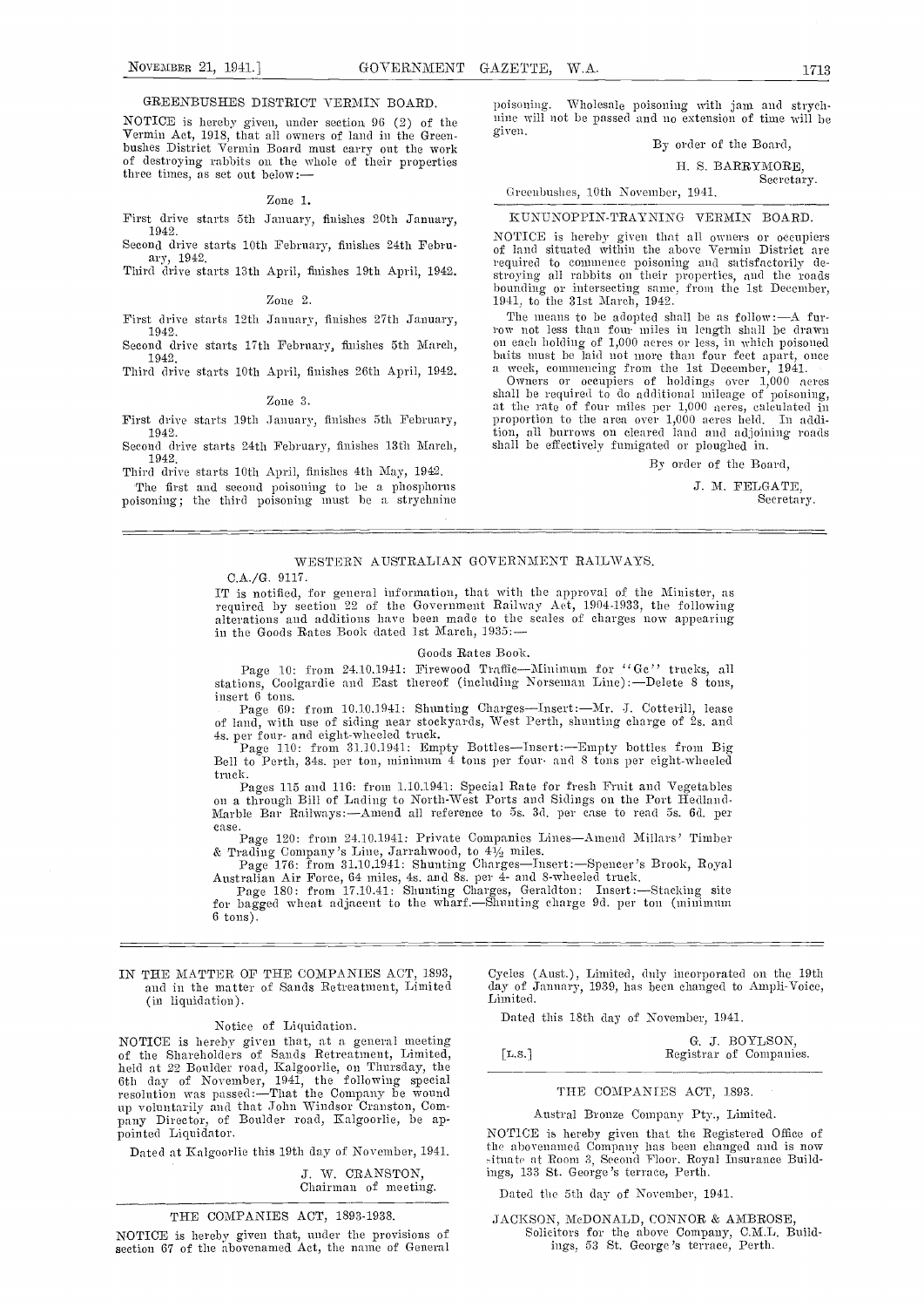NOTICE is hereby given that since the 9th day of Feb- ruary, 1939, the date of the death of Robert Sykes, the business of ''Sykes & Ferry,'' Farmers, of Pithara, has been carried on by Mrs. Jessie Ann Perry on her own account.

Dated this 31st day of October, 1941.

The Perpetual Executors, Trustees, and Agency Company (WA.), Limited,

HORACE JONES,

Manager, Administrator (with the Will) of the Estate of Robert Sykes (deceased). Joseph, Muir & Williams, Solicitors, St. George's terrace, Perth.

I, FRED CURRAN, of Perth, Western Australia, Solicicle claims<br>tor, a Trustee of The Fighting Forces Welfare Fund, notice<br>do give notice that I am desirous that the said The Dat<br>Fighting Forces Welfare Fund should be incorp under the provisions of the Associations Incorporation Act, 1S95.

# FRED CURRAN.

The following is a copy of the Memorial intended  $I_N$ <br>to be filed in the Supreme Court under the provisions of the said Act:-

1. Name of Institution :- The Fighting Forces Welfare Fund.

2. Object-To raise funds for the relief and assist-<br>ance of the Fighting Forces.<br>NOTICE is hereby given that all persons having claims

3. Established at the "Silver Bullet" Tea Rooms, Council avenue, Perth.

4. The names of the Trustees-Mrs. Margaret Mary Monteath; Messrs. James William Drummond Monteath, Allan Martin, David Michael Benson, and Fred pany, Curran.

The Management of the Institution is vested in the governing Council elected in accordance with the Constitution.

# IN THE SUPREME COURT OF WESTERN

AUSTRALIA—PROBATE JURISDICTION.<br>In the matter of the Will of Hugh Gallagher, late of 173 In the matter of the Will of Hugh Gallagher, late of 173 Newcastle street, Perth, in the State of Western Australia, Miner, deceased.

NOTICE is hereby given that all persons having claims<br>or demands against the Estate of the abovenamed de-<br>ceased are hereby requested to send in particulars in<br>writing of their claims and demands to the Executor, In the<br>Th the said Executor will proceed to distribute the assets or dependent of the said deceased amongst the persons entitled cease thereto, having regard only to the claims and demands such of which it shall then have had notice.

Dated this 12th day of November, 1941.

LAVAN, WALSH, & LAVAN, Queensland Insurance Buildings, 29 Barrack and alleading assetted, Perth, Solicitors for the Executor.

#### IN THE SUPREME COURT OF WESTERN AUSTRALIA-PROBATE JURISDICTION.

In the matter of the Will of Walter Ernest Gason, late of 18 Circe circle, Nedlands, in the State of Western Australia, Oil Production Engineer and Retired Mine Manager, deceased.

Mine Manager, deceased.<br>NOTICE is hereby given that all creditors and other<br>persons having any claims or demands against the Estate<br>of the abovenamed deceased are requested to send par-<br>ticulars thereof in writing to the E ticulars thereof in writing to the Executor, The Per-<br>petual Executors, Trustees, and Agency Company (WA.), Limited, of 93 St. George's terrace, Perth, in the said State, on or before the 22nd day of December,<br>1941, after the expiration of which time the said Executor will distribute the assets of the said deceased amongst<br>the persons entitled thereto, having regard only to the<br>claims and demands of which the said Executor shall then have had notice.

Dated the 12th day of November, 1941.

JOHN E. ROE, of 19 Howard street, Perth, Solicitor for the said Executor.

### IN THE SUPREME COURT OF WESTERN AUSTRALIA-PROBATE JURISDICTION.

In the matter of the Will of James Alfred Lane, late of 195 Oxford street, Leetlerville, in the State of Western Australia, Miner, deceased.

NOTICE is hereby given that all persons having any claims or demands upon or against the Estate of James<br>Alfred Lane, late of 195 Oxford street, Leederville, in the State of Western Australia, Miner, deceased, are hereby requested to send particulars in writing of such claims or demands to the Executor, The West Australian Trustee, Executor. & Agency Company, Limited, of 135 St. George's terrace, Perth, in the said State, on or day the said Executor will proceed to distribute the assets of the said deceased, having regard only to the claims and demands of which he shall then have had notice.

Dated this 13th day of November, 1941.

DWYER, DURACK, & DUNPHY. 33 Barrack street, Perth, Solicitors for the Executor.

IN THE SUPREME COURT OF WESTERN AUSTRALIA-PROBATE JURISDICTION.

In the matter of the Will of Thomas Joseph McCormack,<br>formerly of 98 Crawford road, but late of 157 Rail-<br>way parade, Maylands, in the State of Western<br>Australia, Retired Signalman, deceased.

NOTICE is hereby given that all persons having claims<br>or demands against the Estate of the abovenamed Thomas Joseph McCormack, deceased, are required to send particulars thereof in writing to the Executor, The West Australian Trustee, Executor, and Agency Company, Limited, of 135 St. George's terrace, Perth, on or before the 22nd day of December, 1911, after which date the said Executor will proceed to distribute the assets of the said deceased amongst the persons entitled thereto, having regard only to those claims and demands of which it shall then have had notice.

Dated the 13th day of November, 1941.

V. 0. FABRICIUS, of 56 A.M.P. Chambers, William Street, Perth, Solicitor for the Executor.

### IN TIlE SUPREME COURT OF WESTERN AUSTRALIA-PROBATE JURISDICTION.

In the Will of Thomas Boys Morse, late of Mears street,<br>York, in the State of Western Australia, Retired Farmer, deceased.

NOTICE is hereby given that all persons having claims or demands against the Estate of the abovenanced desuch claims or demands to John Henry Morse and Albert<br>James McDougall, care of H. L. Evans, Solicitor, York,<br>in the said State, the Executors of the Will of the said deceased, on or before the 22nd day of December, 1941;<br>and, further, that at the expiration of the last-mentioned<br>date the said Executors will proceed to distribute the and the said deceased all proceed to distribute the assets of the said deceased amongst the persons entitled thereto, having regard only to the claims of which they shall then have had notice.

Dated this 14th day of November, 1941.

H. L. EVANS, Avon terrace, York, Solicitor for the Executors.

#### NOTICE.

## THE GOVERNMENT GAZETTE.

The Government Gazette is published on Friday in each week, unless otherwise interfered with by Public

IIolidays or other unforeseen circumstances.<br>
SUBSCRIPTIONS.—The Subscription to the Government Gazette is as follows:—30s. per annum, 17s. 6d. nent Gazette is as follows: 50s. per annum, 17s. cd. per half year, and 10s per quarter, including postage.<br>Single copies 9d.; previous years, up to ten years is. Gd., over ten years 2s. Gd.; postage Id. extra.

Subscriptions are required to commence and terminate with a month.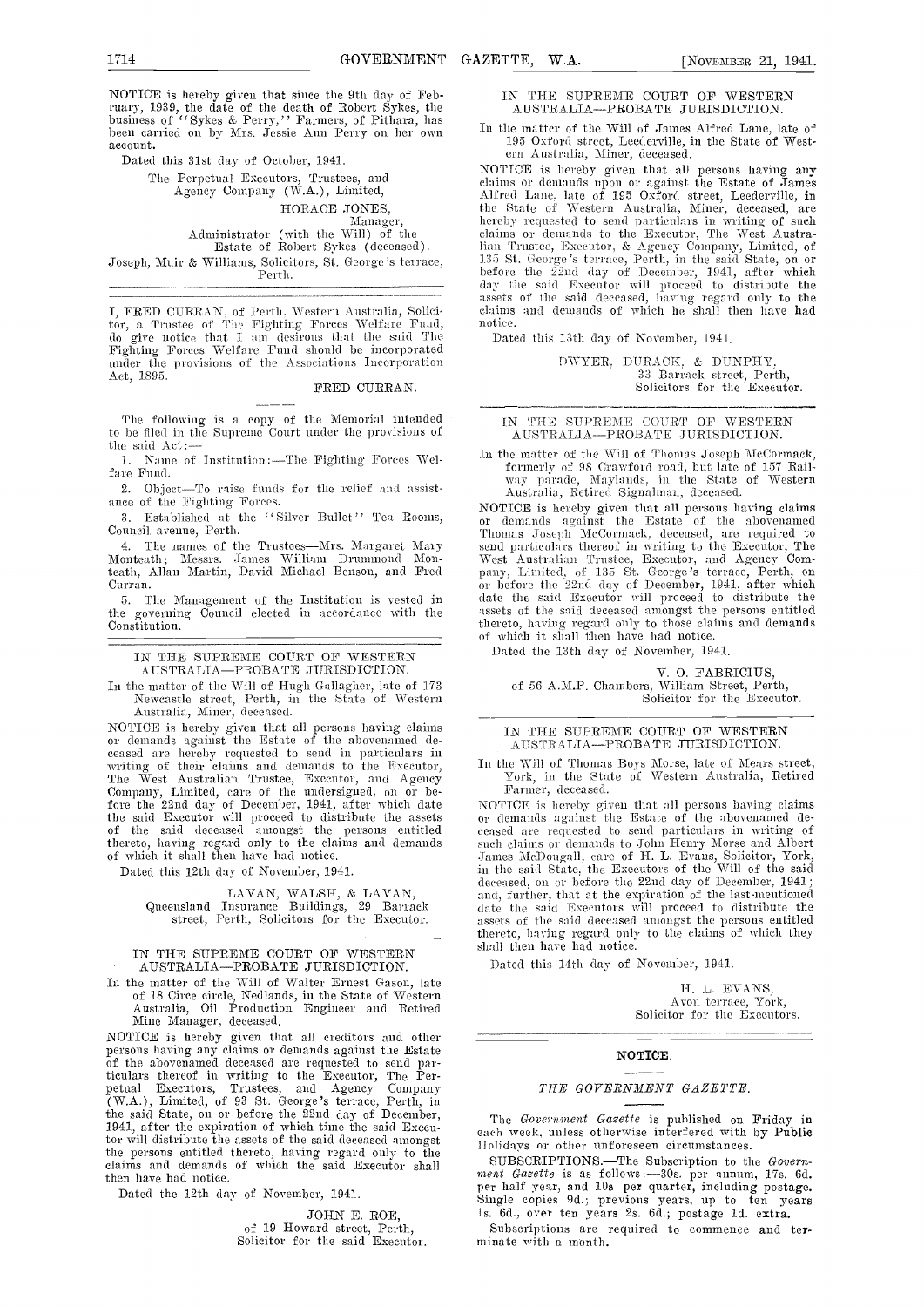#### SPECIAL NOTICE.

# THE W.A. INDUSTRIAL GAZETTE.

# (Published Quarterly.)

# ACTS OF PARLIAMENT, ETC., FOR SALE AT GOVERNMENT PRINTING OFFICE.

|                                                                                                               |                 |                        |                       |              | 134              |                |                                                                                                                                                                                                        |                          |                     |
|---------------------------------------------------------------------------------------------------------------|-----------------|------------------------|-----------------------|--------------|------------------|----------------|--------------------------------------------------------------------------------------------------------------------------------------------------------------------------------------------------------|--------------------------|---------------------|
| Abattoirs Act and Amendment                                                                                   |                 | $\sim$ $\sim$          | $\ddotsc$             | $\bf{0}$     | $\mathbf{1}$     | $\overline{0}$ | Income Tax Assessment Act<br><b>Contract Contract Contract Contract</b>                                                                                                                                | $\therefore$ 0 5         |                     |
| Administration Act (Consolidated)                                                                             |                 | $\sim$ $\sim$          | $\ddotsc$             | 0            | 3                | $\theta$       | Industrial Arbitration Act (Consolidated)                                                                                                                                                              | 0 <sup>3</sup>           |                     |
| Adoption of Children Act.                                                                                     |                 | $\sim$ $\sim$          | $\ddot{\phantom{a}}$  | $^{\rm o}$   | 2                | - 6            | Industrial Arbitration Regulations<br>$\ddot{\phantom{a}}$                                                                                                                                             | 0 <sub>2</sub>           |                     |
| Agricultural Bank Act                                                                                         |                 | $\ddot{\phantom{a}}$   | $\ddot{\phantom{a}}$  | 0            | $\mathbf{1}$     | $\theta$       | Industries Assistance Act (Consolidated)<br>$\ddotsc$                                                                                                                                                  | 0 <sub>1</sub>           |                     |
| Agricultural Seeds Act                                                                                        |                 | $\ddotsc$              | $\ddot{\phantom{a}}$  | $\mathbf{0}$ | $\mathbf{1}$     | $\theta$       | Inebriates Act<br>$\ddotsc$                                                                                                                                                                            | $0 \quad 0$              |                     |
| Arbitration Act                                                                                               |                 | $\sim 10$              | $\ddot{\phantom{a}}$  | $\mathbf{0}$ | $\,1$            | $\Omega$       | Infants, Guardianship of, Act<br>$\mathbf{A}$                                                                                                                                                          | 0 <sub>1</sub>           |                     |
| Associations Incorporation Act                                                                                |                 |                        | $\dddot{\phantom{0}}$ | 0            | $\bf{0}$         | 6              | Inspection of Machinery Act with Regulations                                                                                                                                                           | 0 <sub>2</sub>           |                     |
|                                                                                                               |                 |                        | $\ddotsc$             | $\mathbf{0}$ | $\overline{1}$ 0 |                | Inspection of Scaffolding Act (Consolidated)                                                                                                                                                           | 0 <sub>1</sub>           |                     |
| Bills of Sale Act (Consolidated) and Amend-                                                                   |                 |                        |                       |              |                  |                | Interpretation Act<br>and the state of the state of the state of the state of the state of the state of the state of the state of the                                                                  | 0 <sub>2</sub>           |                     |
| $\ddotsc$                                                                                                     | $\ddotsc$       | $\ddot{\phantom{0}}$   | $\sim$                | $\mathbf{0}$ | 2                | $\bf{0}$       | Irrigation and Rights in Water Act<br>$\ddotsc$                                                                                                                                                        | 0 <sub>1</sub>           |                     |
| Brands Act.<br>$\sim$ $\sim$ $\sim$ $\sim$                                                                    | $\sim$ .        | $\sim$                 | $\ddotsc$             |              | -1               | - 6            | Justices Act (Consolidated)<br><b>Section Card</b>                                                                                                                                                     | $\mathbf{0}$             | 3                   |
| Bread Act (Consolidated) and Amendment . 0                                                                    |                 |                        |                       |              | $1\quad6$        |                | Land Act and Regulations<br>$\ddotsc$<br>$\ddotsc$                                                                                                                                                     | $0 \quad 4$              |                     |
| Bush Fires Act (consolidated)                                                                                 |                 | $\ddotsc$              |                       | $\theta$     | 1                | - 6            | Land Agents Act and Amendment<br>$\ddotsc$                                                                                                                                                             | 0 <sub>1</sub>           |                     |
| Carriers Act                                                                                                  |                 | $\sim$                 | $\ddot{\phantom{a}}$  | 0            | $\Omega$         | 6              | Land Drainage Act<br>$\mathbf{1}$ , and $\mathbf{1}$ , and $\mathbf{1}$<br>$\ddotsc$                                                                                                                   | $\Omega$                 | 2                   |
| Child Welfare Act<br>$\mathbf{u}(\mathbf{x})$ , and $\mathbf{u}(\mathbf{x})$                                  |                 | $\ddot{\phantom{a}}$   |                       | $\bf{0}$     | 2                | $\mathbf{0}$   | Legal Practitioners Act (Consolidated)<br>$\ddotsc$                                                                                                                                                    | $\mathbf{0}$             | 7                   |
| Companies Act                                                                                                 |                 | $\ddotsc$              | $\ddotsc$             | $\theta$     | 4                | - 6            | Legitimation Act<br>$\mathcal{L}^{\mathcal{A}}$ , where $\mathcal{L}^{\mathcal{A}}$ , and $\mathcal{L}^{\mathcal{A}}$ , and $\mathcal{L}^{\mathcal{A}}$ , and $\mathcal{L}^{\mathcal{A}}$<br>$\ddotsc$ | $\bf{0}$                 | 1                   |
| Crown Suits Act.<br>$\mathbf{r} = \mathbf{r} \cdot \mathbf{r}$ and $\mathbf{r} = \mathbf{r} \cdot \mathbf{r}$ |                 | $\ddotsc$              | $\ddotsc$             | $\bf{0}$     | $1\quad 6$       |                | Licensed Surveyors Act<br>$\ddotsc$<br>$\Delta \sim 10^4$                                                                                                                                              | $\mathbf 0$              | 1                   |
| Dairy Cattle Improvement Act                                                                                  |                 |                        |                       | $\bf{0}$     | 1                | $\Omega$       | Licensing Act and Amendments<br>$\ddotsc$<br>$\ddot{\phantom{a}}$                                                                                                                                      | $\bf{0}$                 | 4                   |
|                                                                                                               |                 |                        | $\cdots$ 0            |              | $\mathbf{2}$     | - 0            | Life Assurance Act (Consolidated)<br>$\ddotsc$<br>Limitation Act                                                                                                                                       | $\mathbf{0}$<br>$\theta$ | $\overline{2}$<br>1 |
| Dairy Products Marketing Regulation Act 0 2 0                                                                 |                 |                        |                       |              |                  |                | $\ddotsc$<br>$\ddotsc$<br>Limited Partnerships Act<br>$\mathbf{1}$ , $\mathbf{1}$ , $\mathbf{1}$<br>$\sim$ $\sim$<br>$\ddotsc$                                                                         | $\Omega$                 | 0                   |
| Declarations and Attestations Act                                                                             |                 | $\sim$ .               | $\ddotsc$             | $\bf{0}$     | $\Omega$         | 6              | Lotteries (Control) Act<br>$\mathbf{a}$ , $\mathbf{a}$ , $\mathbf{a}$ , $\mathbf{a}$<br>$\sim$ $\sim$<br>$\ddotsc$                                                                                     | $\mathbf{0}$             | 2                   |
| Dentists Act and Amendment                                                                                    | <b>Contract</b> |                        | $\ddotsc$             | $\bf{0}$     | $1\quad 6$       |                | Lunacy Act (Consolidated)<br>$\ddotsc$<br>$\sim$ $\sim$<br>$\ddotsc$                                                                                                                                   | $\mathbf{0}$             |                     |
| Discharged Soldiers' Settlement Act                                                                           |                 |                        | $\ddot{\phantom{a}}$  | $\theta$     | Т.               | 6              | Main Roads Act<br><b><i>Committee States</i></b><br>$\ddotsc$<br>$\sim$ $\sim$<br>$\ddotsc$                                                                                                            | $\mathbf{0}$             | $\mathbf{1}$        |
| $\log$ Act (Consolidated)                                                                                     |                 | $\ddotsc$              | $\ddot{\phantom{a}}$  | $\bf{0}$     | 1                | $\theta$       | Marine Stores Dealers Act<br>$\ddotsc$<br>$\ddotsc$<br>$\ddotsc$                                                                                                                                       | $\mathbf{0}$             | -1                  |
| Dried Fruits Act                                                                                              |                 | $\ddot{\phantom{a}}$   | $\ddotsc$             | $\mathbf{0}$ | $1\quad 6$       |                | Marriage Act<br>$\ddotsc$<br>$\ddotsc$<br>$\mathbf{u} \cdot \mathbf{u} = \mathbf{u} \cdot \mathbf{u}$                                                                                                  | $\mathbf{0}$             | 2                   |
|                                                                                                               |                 | $\ddotsc$              | $\ddotsc$             | $\bf{0}$     | $\mathbf{1}$     | $\Omega$       | Married Women's Property Act (Consoli-                                                                                                                                                                 |                          |                     |
| Drugs (Police Offences) Act                                                                                   |                 | $\ddot{\phantom{a}}$ . | $\mathbf{v}$ .        | $\bf{0}$     |                  | $1\quad 0$     | dated)<br>$\ddotsc$<br><b>Alan Adam</b><br>$\mathbf{L}(\mathbf{R}^{(i)})$ .                                                                                                                            | $\mathbf{0}$             |                     |
| $Egg$ Marketing Act                                                                                           |                 | $\ddotsc$              |                       | $\cdots$ 0   | $1\quad 0$       |                | Married Women's Protection Act (Consoli-<br>dated)<br><b>Contractor</b><br>$\ddotsc$<br>$\mathbf{v}$ , $\mathbf{v}$ , $\mathbf{v}$<br>$\ddot{\phantom{a}}$ .                                           | $0^-$                    | 1                   |
| Electoral Act (Consolidated).                                                                                 |                 | $\ddotsc$              |                       | 0            | $3 -$            | 6              | Masters and Servants Act<br>$\ddot{\phantom{a}}$                                                                                                                                                       | 0 <sub>1</sub>           |                     |
| Electricity Act                                                                                               |                 | $\ddotsc$              | $\mathbf{1}$          | $\bf{0}$     |                  | $1 \quad 0$    | Medical Practitioners Act<br>and the state of<br>$\ddot{\phantom{a}}$                                                                                                                                  | $\mathbf{0}$             |                     |
| Employers' Liability Act                                                                                      |                 | $\ddotsc$              |                       | $\cdots$ 0   | $\Omega$         | - 6            | Metropolitan Milk Act (Consolidated)<br>$\ddotsc$                                                                                                                                                      | $\mathbf{0}$             | 1                   |
| Employment Brokers Act and Amendment  0 1 0                                                                   |                 |                        |                       |              |                  |                | Metropolitan Water Supply, Sewerage,<br>and                                                                                                                                                            |                          |                     |
| Evidence Act (Consolidated)  0 2 0                                                                            |                 |                        |                       |              |                  |                | Drainage Act<br><b>Contract Contract</b>                                                                                                                                                               | $\ldots$ 0               | ۶                   |
|                                                                                                               |                 |                        |                       |              |                  |                |                                                                                                                                                                                                        |                          |                     |

# Acts of Parliament, etc.-continued.

| ADVERTISEMENTS.-Notices for insertion must                                                                                                                                                   |                                                                                                                                                           | £<br>$\mathbf{0}$  | s. d.<br>$4\quad 0$      |              |
|----------------------------------------------------------------------------------------------------------------------------------------------------------------------------------------------|-----------------------------------------------------------------------------------------------------------------------------------------------------------|--------------------|--------------------------|--------------|
| be received by the Government Printer BEFORE<br>TEN O'CLOCK a.m. on THURSDAY, the day pre-                                                                                                   | Factories and Shops Act (Consolidated)                                                                                                                    |                    |                          |              |
| ceding the day of publication, and are charged at the                                                                                                                                        | Factories and Shops Act Regulations  0 1 0                                                                                                                |                    |                          |              |
| following rates:—                                                                                                                                                                            | Factories and Shops Time and Wages Books-                                                                                                                 |                    |                          |              |
| For the first eight lines, 5s.;                                                                                                                                                              | $\mathbf{u}(\mathbf{x})$ . In the contribution of the contribution of<br>$\sim 10^{-11}$<br>Large                                                         |                    | $0 \t4 \t3$              |              |
| For every additional line, 6d.                                                                                                                                                               | Small<br><b>Sales Contract Contract</b><br>$\mathbf{L}$ . The state $\mathbf{L}$<br>$\sim 10^{-10}$ and $\sim 10^{-10}$                                   | $\therefore$ 0 3 3 |                          |              |
| and half-price for each subsequent insertion.                                                                                                                                                | Farmers' Debts Adjustment Act (Consoli-                                                                                                                   |                    |                          |              |
| To estimate the cost of an advertisement, count nine                                                                                                                                         | dated)<br>and a series of the series of the series of                                                                                                     | $\bf{0}$           | $1\quad0$                |              |
| words to a line; heading, signature, and date being<br>reckoned as separate lines.                                                                                                           | $\sim 10^{-1}$                                                                                                                                            | $\bf{0}$           | $1\quad 6$               |              |
| All fees are payable in advance. Remittances should                                                                                                                                          | Fertilisers Act                                                                                                                                           | $\mathbf{0}$       | $1\quad 0$               |              |
| be made by money order, postal note, or cheque. Ex-                                                                                                                                          | Financial Emergency Act  0                                                                                                                                |                    | $1\quad 6$               |              |
| change must be added to cheques.                                                                                                                                                             | Financial Emergency Tax Assessment Act 0                                                                                                                  |                    | $2\quad 0$               |              |
| All communications should be addressed to "The<br>Government Printer, Perth."                                                                                                                | Firearms and Guns Act (Consolidated)  0<br>Fire Brigades Act, 1916, and Amendment  0                                                                      |                    | $1\quad 0$<br>$3\quad 0$ |              |
|                                                                                                                                                                                              | Firms Registration Act and Amendment  0 1 6                                                                                                               |                    |                          |              |
|                                                                                                                                                                                              | Fisheries Act (Consolidated)   0 2 0                                                                                                                      |                    |                          |              |
| THE W.A. INDUSTRIAL GAZETTE                                                                                                                                                                  | $\ldots$ $\ldots$ $\ldots$ $\ldots$ $\ldots$ 0<br>Forests Act                                                                                             |                    | 1 6                      |              |
|                                                                                                                                                                                              | Fremantle Harbour Trust Act (Consolidated) 0 1 6                                                                                                          |                    |                          |              |
| (Published Quarterly.)                                                                                                                                                                       | Friendly Societies Act and Amendments  0                                                                                                                  |                    | $2\quad 0$               |              |
|                                                                                                                                                                                              |                                                                                                                                                           |                    | $1\quad 0$               |              |
| THE Annual Subscription to the above is Seven                                                                                                                                                |                                                                                                                                                           |                    |                          |              |
| shillings and sixpence and the charge for a single<br>copy Two shillings and sixpence.                                                                                                       | Goldfields Water Supply Act    0                                                                                                                          |                    | $2^{\circ}$              | -6           |
| The subscription may be sent to the Government                                                                                                                                               | Gold Mining Profits Tax and Assessment  0                                                                                                                 |                    | $1\quad 0$               |              |
| Printer, Perth.                                                                                                                                                                              | Government Electric Works Act                                                                                                                             | $\cdots$ 0         | $\mathbf{1}$             | $\bf{0}$     |
| The publication contains reports of all proceedings                                                                                                                                          |                                                                                                                                                           |                    | 1 3                      |              |
| of the Court of Arbitration and Industrial Boards,                                                                                                                                           | Hawkers and Pedlars Act and Amendment  0 1 0                                                                                                              |                    |                          |              |
| all Industrial Agreements, and matter of a similar<br>industrial nature.                                                                                                                     | Health Act (Consolidated)  0 5 0                                                                                                                          |                    |                          |              |
|                                                                                                                                                                                              | Hire Purchase Agreement Act (Consolidated) 0 0 6                                                                                                          |                    |                          |              |
|                                                                                                                                                                                              | Hospital Fund Act (1997) 0 1 0                                                                                                                            |                    |                          |              |
| ACTS OF PARLIAMENT, ETC., FOR SALE AT                                                                                                                                                        |                                                                                                                                                           |                    |                          |              |
| GOVERNMENT PRINTING OFFICE.                                                                                                                                                                  | Hospitals Act     0 1 0                                                                                                                                   |                    |                          |              |
| $f$ s.d.                                                                                                                                                                                     | Illicit Sale of Liquor Act                                                                                                                                |                    | $0\quad 0\quad 6$        |              |
| Abattoirs Act and Amendment   0 1 0                                                                                                                                                          | Income Tax Assessment Act                                                                                                                                 | $\mathbf{0}$       | 5 0                      |              |
| Administration Act (Consolidated)<br>$\bf{0}$<br>3<br>$\boldsymbol{0}$                                                                                                                       | Industrial Arbitration Act (Consolidated)                                                                                                                 | $\mathbf{0}$       | 36                       |              |
| Adoption of Children Act<br>$\bf{0}$<br>$^{2}$<br>-6                                                                                                                                         | Industrial Arbitration Regulations   0                                                                                                                    |                    | $2\quad 6$               |              |
| Agricultural Bank Act     0<br>$1\quad 0$                                                                                                                                                    | Industries Assistance Act (Consolidated)  0 1 0                                                                                                           |                    |                          |              |
| $1\quad 0$                                                                                                                                                                                   | Inebriates Act      0                                                                                                                                     |                    | $\mathbf{0}$             | -6           |
| Arbitration Act<br>$\cdots$ $\cdots$ 0<br>$1\quad 0$                                                                                                                                         | Infants, Guardianship of, Act   0 1 0                                                                                                                     |                    |                          |              |
|                                                                                                                                                                                              |                                                                                                                                                           |                    |                          |              |
| Associations Incorporation Act<br>$\mathbf{0}$<br>$\mathbf{0}$<br>6                                                                                                                          | Inspection of Machinery Act with Regulations 0 2 6                                                                                                        |                    |                          |              |
| Auctioneers Act      0<br>$1\quad 0$                                                                                                                                                         | Inspection of Scaffolding Act (Consolidated) 0 1 6                                                                                                        |                    |                          |              |
| Bills of Sale Act (Consolidated) and Amend-                                                                                                                                                  |                                                                                                                                                           |                    |                          |              |
| 2<br>$\bf{0}$<br>ment<br>$\bf{0}$                                                                                                                                                            | Irrigation and Rights in Water Act<br>$\ddotsc$                                                                                                           | 0                  | $1\quad 6$               |              |
| Brands Act<br>$\bf{0}$<br>16<br>$\ddot{\phantom{a}}$<br>$\ddot{\phantom{0}}$<br>$\ddot{\phantom{a}}$ .<br>$\ddot{\phantom{a}}$<br>$\ddotsc$                                                  | Justices Act (Consolidated)<br>$\ddot{\phantom{a}}$ .<br>$\ddot{\phantom{0}}$                                                                             | $\bf{0}$           | $3\quad 0$               |              |
| Bread Act (Consolidated) and Amendment  0 1 6                                                                                                                                                | Land Act and Regulations<br>$\ddotsc$<br>$\ddotsc$                                                                                                        | 0                  | $\overline{4}$           | - 6          |
| Bush Fires Act (consolidated)<br>$\overline{0}$<br>1<br>-6<br>$\ddot{\phantom{a}}$<br>$\ddot{\phantom{a}}$                                                                                   | Land Agents Act and Amendment<br>$\ddotsc$                                                                                                                | 0                  | $1 \quad 0$              |              |
| Carriers Act<br><b>Contract Contract Contract</b><br>0<br>$\bf{0}$<br>-6<br>$\ddotsc$<br>$\ddotsc$                                                                                           | Land Drainage Act<br>$\mathbf{1} \mathbf{1}$ , and $\mathbf{1} \mathbf{1}$<br>$\ddotsc$                                                                   | 0                  | $\mathbf{2}$             | $\bf{0}$     |
| Child Welfare Act<br>2 0<br>$\mathcal{L}^{\mathcal{L}}$ , where $\mathcal{L}^{\mathcal{L}}$ and $\mathcal{L}^{\mathcal{L}}$ and $\mathcal{L}^{\mathcal{L}}$<br>$\mathbf{0}$<br>$\sim$ $\sim$ | $\ddot{\phantom{a}}$<br>Legal Practitioners Act (Consolidated)<br>$\ddot{\phantom{a}}$                                                                    | 0                  | $1 \quad 0$              |              |
| Companies Act<br>$\overline{4}$<br>$\mathbf{0}$<br>- 6<br>$\ddotsc$<br>$\ddot{\phantom{a}}$ .                                                                                                | Legitimation Act<br>$\mathcal{L}^{\text{max}}(\mathbf{r},\mathbf{r})$ , where $\mathcal{L}^{\text{max}}(\mathbf{r},\mathbf{r})$<br>$\ddotsc$<br>$\ddotsc$ | $\bf{0}$           | 1                        | 6            |
| $\mathbf{r}$ and $\mathbf{r}$ and $\mathbf{r}$ and $\mathbf{r}$<br>Crown Suits Act<br>$0 \quad 1 \quad 6$<br>$\ddotsc$<br>$\sim 10^{-11}$                                                    | Licensed Surveyors Act<br>$\sim 100$<br>$\mathbf{v}$<br>$\ddotsc$                                                                                         | $\mathbf 0$        | 1                        | 0            |
|                                                                                                                                                                                              | Licensing Act and Amendments<br>$\ddotsc$<br>$\ddot{\phantom{a}}$                                                                                         | 0                  | 4                        | $\mathbf{0}$ |
| Dairy Cattle Improvement Act<br>$\mathbf{0}$<br>$1\quad 0$<br>$\sim$ $\sim$<br>$\sim 10^{-11}$                                                                                               | Life Assurance Act (Consolidated)<br>$\sim$ $\sim$<br>$\ddot{\phantom{a}}$                                                                                | 0                  | 2                        | 0            |
| $\mathbf{0}$<br>Dairy Industry Act<br><b>Carl Corporation</b><br>$\mathbf{2}$<br>$\sim$ $\sim$<br>$\sim 10^{-11}$<br>- 0                                                                     | Limitation Act<br>$\sim 10^{-1}$<br>$\ddot{\phantom{a}}$<br>$\ddotsc$                                                                                     | 0                  | 1                        | $\bf{0}$     |
| Dairy Products Marketing Regulation Act 0 2 0                                                                                                                                                | Limited Partnerships Act<br>$\ddotsc$<br>$\ddotsc$<br>$\ddot{\phantom{a}}$                                                                                | 0                  | 0                        | 6            |
| Declarations and Attestations Act<br>$\cdots$ 0 0<br>-6                                                                                                                                      | Lotteries (Control) Act<br>$\sim 10^{-1}$<br>$\sim$ $\sim$<br>$\ddotsc$                                                                                   | 0                  | $\boldsymbol{2}$         | 0            |
| Dentists Act and Amendment<br>$\ldots$ 0 1 6<br>$\sim$ $\sim$                                                                                                                                | Lunacy Act (Consolidated)<br>$\sim$ $\sim$<br>$\ddotsc$                                                                                                   | 0                  | $\boldsymbol{2}$         | $\bf{0}$     |
| Discharged Soldiers' Settlement Act<br>$\cdots$ 0 1 6                                                                                                                                        | Main Roads Act<br>$\sim 10^{-10}$<br>$\bullet$ $\bullet$<br>$\ddot{\phantom{0}}$<br>$\ddots$                                                              | 0                  | $1\quad 6$               |              |
| $\log$ Act (Consolidated)<br>$\bf{0}$<br>1 0<br>$\sim$ $\sim$<br>$\sim 10^{-11}$<br>$\ddot{\phantom{1}}$ .                                                                                   | Marine Stores Dealers Act<br>$\ddotsc$<br>$\ddotsc$<br>$\ddot{\phantom{0}}$                                                                               | 0                  | 1 0                      |              |
| Dried Fruits Act<br>$\ldots$ 0<br>$1\quad 6$<br>$\sim$ $\sim$<br>$\ddot{\phantom{a}}$                                                                                                        | Marriage Act<br><b>Contract Contract Contract</b><br>$\ddot{\phantom{a}}$<br>$\sim$ $\sim$<br>$\ddotsc$                                                   |                    | $0\quad 2\quad 0$        |              |
| $\mathcal{L}(\mathbf{X},\mathbf{X})$ . The contract of<br>$\bf{0}$<br>$1\quad 0$                                                                                                             | Married Women's Property Act (Consoli-                                                                                                                    |                    |                          |              |
| Droving Act<br>$\ddotsc$<br>$\sim$ .<br>$\sim 10^{-11}$                                                                                                                                      | dated)<br>$\ddot{\phantom{a}}$<br><b>Administration</b><br>$\bullet$ $\bullet$                                                                            | $\ldots$ 0 1 0     |                          |              |
| Drugs (Police Offences) Act<br>$\bf{0}$<br>$1\quad 0$<br>$\sim 10^{-11}$<br>$\sim$ $\sim$                                                                                                    | Married Women's Protection Act (Consoli-                                                                                                                  |                    |                          |              |
| Egg Marketing Act<br>$\mathbf{0}$<br>$\mathcal{L}(\mathbf{r},\mathbf{r})$ , and $\mathcal{L}(\mathbf{r},\mathbf{r})$<br>$1\quad 0$<br>$\sim 10^{-10}$<br>$\ddotsc$                           | dated)<br>$\ddot{\phantom{1}}$ .<br>$\ddot{\phantom{1}}$ .<br>$\sim$ $\sim$<br>$\ddot{\phantom{0}}$<br>$\ddot{\phantom{0}}$                               | $\bf{0}$           | $1\quad 0$               |              |
| Electoral Act (Consolidated)<br>$\cdots$ 0<br>- 3<br>- 6<br>$\ddotsc$                                                                                                                        | Masters and Servants Act<br>$\ddot{\phantom{a}}$ .<br>$\ddotsc$<br>$\ddot{\phantom{0}}$                                                                   | 0                  | 1 0                      |              |
| $\cdots$ 0<br>1 0<br>$\sim$ $\sim$<br>$\ddotsc$                                                                                                                                              | Medical Practitioners Act<br>$\sim 10^{-1}$<br>$\sim$ $\sim$<br>$\ddotsc$                                                                                 | 0                  | 2                        | 0            |
| Employers' Liability Act<br>$\cdots$ 0<br>$\ddotsc$<br>0 <sub>6</sub>                                                                                                                        | Metropolitan Milk Act (Consolidated)<br>а.                                                                                                                |                    | $0\quad 1\quad 6$        |              |
| Employment Brokers Act and Amendment  0 1 0                                                                                                                                                  |                                                                                                                                                           |                    |                          |              |
| Evidence Act (Consolidated)<br>$\ldots$ 0 2 0                                                                                                                                                | Metropolitan Water Supply, Sewerage,<br>and<br>Drainage Act<br>$\sim 10^{-10}$ .<br>$\sim 10^{-1}$<br>A.                                                  |                    | $0$ 2 0                  |              |
|                                                                                                                                                                                              | $\epsilon \rightarrow 0$                                                                                                                                  |                    |                          |              |